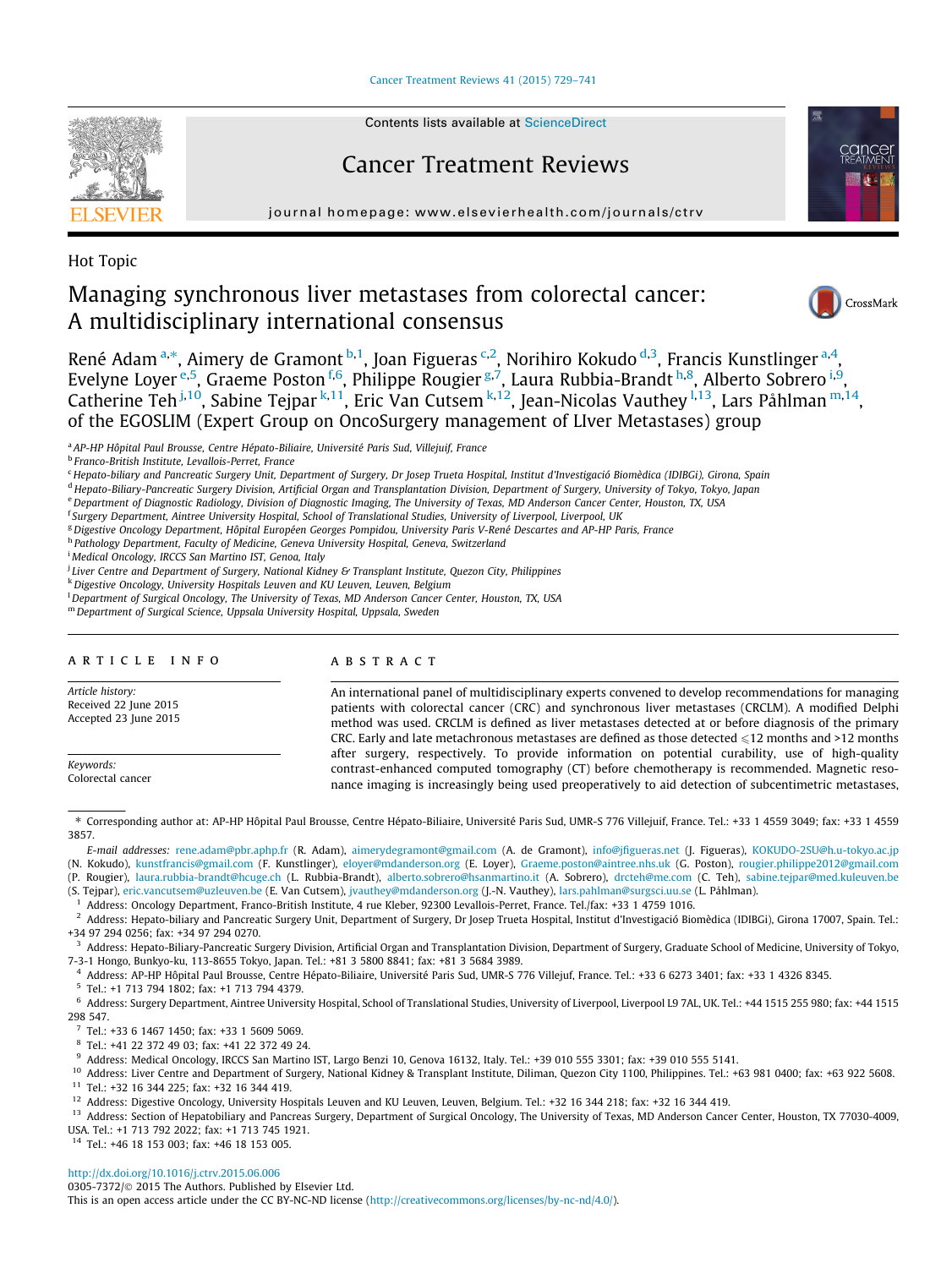Multidisciplinary team management Surgery Synchronous colorectal liver metastases Systemic therapy

and alongside CT in difficult situations. To evaluate operability, radiology should provide information on: nodule size and number, segmental localization and relationship with major vessels, response after neoadjuvant chemotherapy, non-tumoral liver condition and anticipated remnant liver volume. Pathological evaluation should assess response to preoperative chemotherapy for both the primary tumour and metastases, and provide information on the tumour, margin size and micrometastases. Although the treatment strategy depends on the clinical scenario, the consensus was for chemotherapy before surgery in most cases. When the primary CRC is asymptomatic, liver surgery may be performed first (reverse approach). When CRCLM are unresectable, the goal of preoperative chemotherapy is to downsize tumours to allow resection. Hepatic resection should not be denied to patients with stable disease after optimal chemotherapy, provided an adequate liver remnant with inflow and outflow preservation remains. All patients with synchronous CRCLM should be evaluated by a hepatobiliary multidisciplinary team.

© 2015 The Authors. Published by Elsevier Ltd. This is an open access article under the CC BY-NC-ND license ([http://creativecommons.org/licenses/by-nc-nd/4.0/](https://creativecommons.org/licenses/by-nc-nd/4.0/)).

#### Introduction

Colorectal cancer (CRC) has become the third most common malignancy worldwide in terms of incidence and fourth for cancer mortality [\[1\].](#page-10-0) At CRC diagnosis, 20–25% of patients have stage IV disease [\[2–5\]](#page-10-0), in which synchronous CRC liver metastases (CRCLM) are present in 15–25% of cases  $[6]$  and metastases are confined to the liver in 70–80% of these cases [\[7\]](#page-10-0). Surgical resection is the most effective treatment approach for CRCLM, but only a minority of patients are suitable for upfront surgery [\[8\].](#page-10-0) Although data from the population-based Burgundy registry have to be interpreted with caution as they are from the period 1976 to 2000, they show that resection for cure of CRCLM is performed significantly less often in cases of synchronous metastases than for metachronous metastases (6.3% vs 16.9%, respectively) [\[7\]](#page-10-0). The prognosis for patients with untreated CRCLM is poor; in the Burgundy registry, fewer than 30% of patients with untreated disease were alive after 1 year and fewer than 5% survived 5 years after diagnosis [\[7\]](#page-10-0). Data from this registry also showed that 5-year survival rates were shorter with synchronous than with metachronous CRCLM (3.3% vs 6.1%, respectively) [\[7\],](#page-10-0) although some studies have shown no significant difference  $[9]$ . The reported percentage of synchronous CRCLM is increasing compared with metachronous metastases [\[10\]](#page-10-0), probably due to improved imaging techniques leading to earlier diagnosis. However, different definitions of synchronous metastases can be found in the literature and adoption of a standardized definition is needed to clarify future reporting.

An international multidisciplinary group of experts in managing liver metastases (LM) from CRC (the EGOSLIM group) convened to discuss synchronous metastases and their management. In the absence of data from randomized controlled trials (RCTs) to guide decisions, the aims of the meeting were to agree: a definition for synchronous CRCLM; imaging for their detection; pathological evaluation and reporting; resectability of CRCLM; timing for surgery of the primary tumour and CRCLM; chemotherapy and treatment regimens; postoperative management; and the multidisciplinary approach to management. Through dissemination of the consensus decisions reached, it is hoped that the management of patients with synchronous CRCLM will be optimized.

#### Methods

The international consensus panel comprised experts from the USA, Europe and Asia in the treatment of patients with CRCLM and included one coordinator, five medical oncologists (including two gastroenterologists), five hepatic surgeons, one colorectal surgeon, two radiologists, one pathologist and one molecular gastrointestinal oncologist. All important aspects of multidisciplinary team (MDT) management of synchronous CRCLM were identified before the meeting by the coordinator and referred to experts for presentation at the meeting. Meta-analyses, RCTs and studies evaluating clinical practice in the management of synchronous CRCLM were identified and reviewed before, and discussed during, the meeting. A modified Delphi method was used to aid achievement of a consensus (see Appendix 1) [\[11\].](#page-10-0) Recommendations were formulated when approved by all or a large majority of the panel members and are summarized in [Table 1.](#page-2-0) Strength of recommendations was attributed based on the Strength of Recommendation Taxonomy [\[12\]](#page-10-0). For all recommendations, there is an assumption that all imaging, surgery and therapy are optimal. Some panel members were not present for the whole meeting and some members chose to abstain from voting on some questions not in their area of expertise.

#### Definition and prognosis of synchronous LM

Different definitions of synchronous CRCLM exist. Although, by definition, all metastases are synchronous (occult or detectable at diagnosis), most definitions include detection at or before diagnosis or surgery of the primary tumour  $[13]$ , whilst some also include metastases detected up to 3  $[14,15]$ , 4  $[16]$  or 6 months  $[17,18]$  following diagnosis.

With regard to prognosis of resected synchronous LM, a disease-free interval from the primary to discovery of the LM of less than 12 months has been associated with a hazard ratio of 1.3 for disease recurrence [\[19\]](#page-10-0). The majority of the panel (14/15, 93%) agreed that synchronicity is a sign of poor prognosis, irrespective of the treatment. In the ongoing LiverMetSurvey international registry, an international registry of patients undergoing surgery for CRCLM, [\[20\],](#page-11-0) available current data show a significant difference in survival when metastases are detected at or 1 month before diagnosis vs 0–3 months after diagnosis  $(p < 0.0001)$ ; 5-year survival is 39% vs 44%, respectively ([Fig. 1](#page-3-0)). Survival rates are not significantly different between patients in whom metastases are detected at or 1 month before vs up to 6 months or 6– 12 months after diagnosis [\(Fig. 1\)](#page-3-0). However, survival rates are significantly different between patient groups when metastases are detected at or within 1 month before diagnosis vs more than 12 months after the primary diagnosis ( $p < 0.0001$ ). Although lacking confirmatory molecular biological information, these data support the division of LM into those diagnosed at the following time points: at or before the time of diagnosis; 0–12 months following diagnosis; and more than 12 months following diagnosis.

#### Consensus recommendations

- Synchronous CRCLM have less favorable cancer biology and expected survival than metachronous, particularly late metachronous, metastases.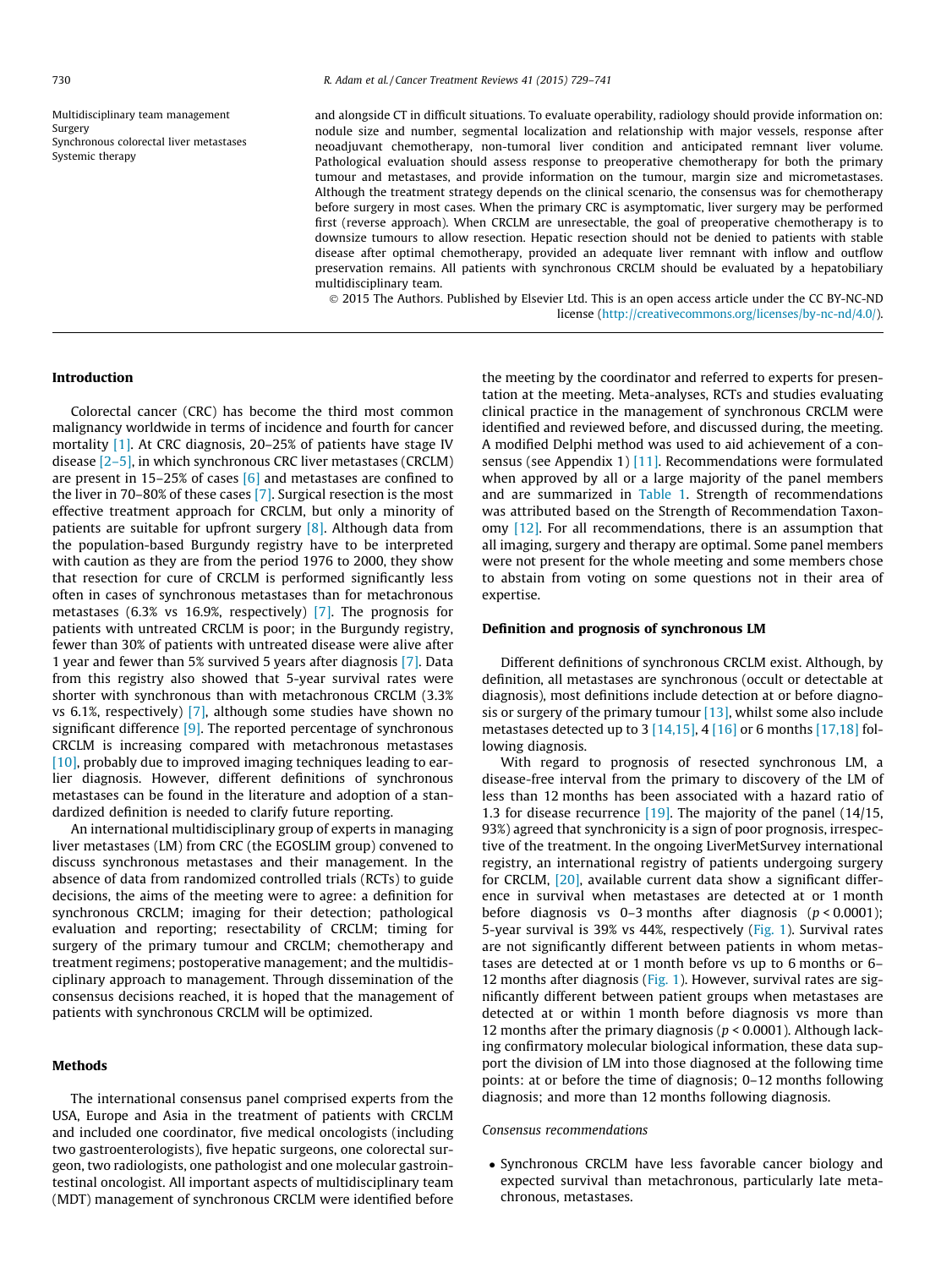# <span id="page-2-0"></span>Table 1

Questions and subquestions addressed by the participants before and at the meeting, and a summary of the recommendations.

| Question                                                                                                          | Subquestion/options                                                                                                                                                                                                                                                                                                                                                                                                                                                                                                                                                                                                                 | Recommendation                                                                                                                                                                                                                                                                                                                                                                                                                                                                                                                                                                                                                                                                                         | Strength of<br>recommendation <sup>a</sup> |
|-------------------------------------------------------------------------------------------------------------------|-------------------------------------------------------------------------------------------------------------------------------------------------------------------------------------------------------------------------------------------------------------------------------------------------------------------------------------------------------------------------------------------------------------------------------------------------------------------------------------------------------------------------------------------------------------------------------------------------------------------------------------|--------------------------------------------------------------------------------------------------------------------------------------------------------------------------------------------------------------------------------------------------------------------------------------------------------------------------------------------------------------------------------------------------------------------------------------------------------------------------------------------------------------------------------------------------------------------------------------------------------------------------------------------------------------------------------------------------------|--------------------------------------------|
| What would you consider to be<br>the correct definition of<br>'synchronous' LM?                                   | 1. LM diagnosed strictly at the same time as the col-<br>orectal primary<br>2. LM diagnosed up to 3 months after the colorectal<br>primary<br>3. LM diagnosed up to 6 months after the colorectal<br>primary<br>4. LM diagnosed up to 12 months after the colorectal<br>primary                                                                                                                                                                                                                                                                                                                                                     | • Synchronous CRCLM should be termed 'syn-<br>chronously detected liver metastases'. This is<br>defined as LM detected at or before diagnosis<br>of the primary tumour<br>• Early metachronous metastases are considered<br>to be those detected within 12 months of diag-<br>nosis or surgery of the primary<br>• Late metachronous metastases are considered to<br>be those detected more than 12 months after<br>surgery                                                                                                                                                                                                                                                                            | A                                          |
| 2. Is synchronicity of LM a sign of<br>poor prognosis regarding the<br>outcome, irrespective of the<br>treatment? | 1. Yes<br>2. No                                                                                                                                                                                                                                                                                                                                                                                                                                                                                                                                                                                                                     | • Synchronicity is a sign of poor prognosis                                                                                                                                                                                                                                                                                                                                                                                                                                                                                                                                                                                                                                                            | B                                          |
| 3. Clinical scenario 1: patients<br>with resectable LM and<br>asymptomatic CRC                                    | A. Would you mainly consider:<br>1. Chemotherapy first, OR<br>2. Resection of the primary first, OR<br>3. Resection of the primary and LM in a one-stage<br>procedure?B. In this setting, if you have to choose,<br>what do you consider to be the most important<br>timing for chemotherapy?<br>1. Preoperative<br>2. Postoperative<br>3. Both pre- and postoperative<br>a. Is this true for all cases?<br>C. In this setting, do you think that the<br>chemotherapy regimen should be:<br>1. The same as for patients with more advanced<br>disease<br>2. Different and probably alleviated (e.g. without tar-<br>geted therapy)? | • Chemotherapy should be given preoperatively B<br>unless surgery of the primary and LM is consid-<br>ered easy<br>• For rectal tumours, preoperative radiotherapy is<br>a standard of care, but not for high rectal<br>tumours or T2 tumours, and one-stage surgery<br>should not be performed<br>• For colonic primary tumours, one-stage surgery<br>is not advocated for tumours needing complex<br>surgery, in high-risk patients or when hepatec-<br>tomy would be major<br>• A total of 6 months of chemotherapy is recom-<br>mended, independently of whether given pre-<br>or postoperatively<br>• Postoperative chemotherapy can be different to<br>preoperative chemotherapy and may be less |                                            |
| 4. Clinical scenario 2: patients<br>with non-resectable LM and<br>asymptomatic CRC                                | A. Would you mainly consider:<br>1. Chemotherapy first, OR<br>2. Resection of the primary first?B. Do you consider,<br>in this setting, the use of a reverse strategy (begin-<br>ning with liver resection)<br>1. A good rationale<br>2. A poor rationale?                                                                                                                                                                                                                                                                                                                                                                          | intense<br>• Chemotherapy should be administered initially A<br>with the aim of achieving resectability of CRCLM B<br>• If CRCLM become resectable, a reverse strategy<br>should be advocated<br>• For rectal cancer, radiotherapy may be given<br>before chemotherapy, or after resection of LM                                                                                                                                                                                                                                                                                                                                                                                                       |                                            |
| 5. Clinical scenario 3: patients<br>with resectable LM and<br>symptomatic CRC                                     | A. Would you mainly consider:<br>1. Chemotherapy first, OR<br>2. Radiotherapy, OR<br>3. Resection of the primary first, OR<br>4. Resection of the primary and LM in a one-stage<br>procedure?B. Would you investigate using a stent,<br>if technically possible?<br>1. Yes, sometimes<br>2. No, never                                                                                                                                                                                                                                                                                                                               | • For bleeding CRC, following transfusions, preop- A<br>erative chemotherapy should be advocated<br>• For perforations, resection of the primary to<br>remove the tumour (right colon) or suture or<br>creating a stoma (left colon) is advocated<br>• For proven occlusion with distended evidence of<br>obstruction, resection of the primary should be<br>performed first<br>• For occlusions, stents are an option but results<br>have been poor                                                                                                                                                                                                                                                   |                                            |
| 6. Clinical scenario 4: patients<br>with non-resectable LM and<br>symptomatic CRC                                 | A. Would you mainly consider:<br>1. Chemotherapy first, OR<br>2. Resection of the primary first?B. Would you inves-<br>tigate using a stent, if technically possible?<br>1. Yes, sometimes<br>2. No, never                                                                                                                                                                                                                                                                                                                                                                                                                          | • The aim of management is to make LM resect- B<br>able; patients would be managed as for scenario<br>• Stents are not recommended unless there is a<br>chance for cure                                                                                                                                                                                                                                                                                                                                                                                                                                                                                                                                |                                            |
| 7. What is your opinion of one-<br>stage resection of both the<br>primary tumour and LM?                          | 1. Favorable in all possible cases<br>2. Reserved for limited hepatectomies<br>3. Reserved only for easy-to-operate colonic cancers<br>(excluding rectal)                                                                                                                                                                                                                                                                                                                                                                                                                                                                           | • One-stage resection is not appropriate in all A<br>cases<br>• When both the primary tumour and metastases<br>are resectable, simultaneous resection can be<br>performed in selected patients undergoing lim-<br>ited hepatectomy                                                                                                                                                                                                                                                                                                                                                                                                                                                                     |                                            |
| 8. Compared with separate<br>resections, do you consider a<br>one-stage procedure                                 | 1. Overall, more risky<br>2. No more risky?                                                                                                                                                                                                                                                                                                                                                                                                                                                                                                                                                                                         | • A one-stage procedure is considered more risky A<br>than separate resections                                                                                                                                                                                                                                                                                                                                                                                                                                                                                                                                                                                                                         |                                            |
| 9. Would your chemotherapy<br>regimen be different for<br>resectable and unresectable<br>synchronous metastases?  | 1. No, the same (doublets or doublets with targeted<br>therapy)<br>2. Stronger (e.g. triple or triple with targeted<br>therapy) for unresectable<br>3. Stronger for resectable                                                                                                                                                                                                                                                                                                                                                                                                                                                      | • The same chemotherapy regimen can be used A<br>for resectable and unresectable synchronous<br>LMs                                                                                                                                                                                                                                                                                                                                                                                                                                                                                                                                                                                                    |                                            |
| 10. After R0 surgery of both<br>colorectal and liver tumours,<br>would you consider<br>chemotherapy?              | 1. Yes, routinely<br>2. No, never<br>3. Yes, in selected cases                                                                                                                                                                                                                                                                                                                                                                                                                                                                                                                                                                      | • A total of 6 months of chemotherapy is recom- B<br>mended, whether given preoperatively or<br>postoperatively                                                                                                                                                                                                                                                                                                                                                                                                                                                                                                                                                                                        |                                            |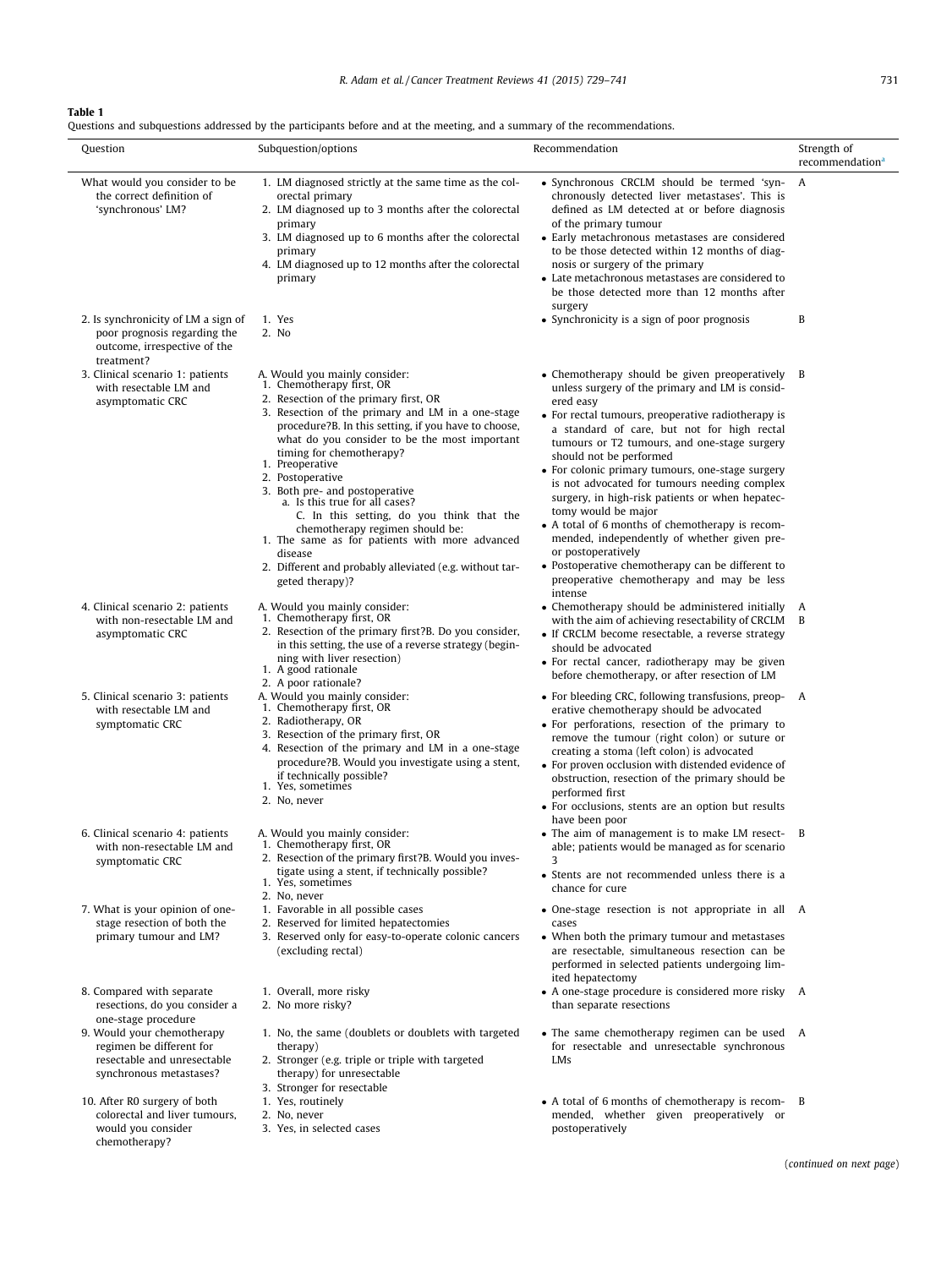#### <span id="page-3-0"></span>Table 1 (continued)

| Question                                                                                                            | Subquestion/options                                                                                       | Recommendation                                                                                                           | Strength of<br>recommendation <sup>a</sup> |
|---------------------------------------------------------------------------------------------------------------------|-----------------------------------------------------------------------------------------------------------|--------------------------------------------------------------------------------------------------------------------------|--------------------------------------------|
| 11. After R0 surgery of both<br>colorectal and liver tumours,<br>would you consider associated<br>targeted therapy? | 1. Yes, routinely<br>2. No. never<br>3. Only in patients responding to preoperative tar-<br>geted therapy | • The use of targeted therapy (anti-EGFR and A<br>VEGF monoclonal antibodies) following R0 sur-<br>gery is not advocated |                                            |

CRC, colorectal cancer; EGFR, epidermal growth factor receptor; LM, liver metastases; VEGF, vascular endothelial growth factor.

<sup>a</sup> Attributed based on the Strength of Recommendation Taxonomy [\[12\]:](#page-10-0) A, recommendation based on consistent and good-quality patient-oriented evidence; B, recommendation based on inconsistent or limited-quality patient-oriented evidence; C, recommendation based on consensus, usual practice, opinion, disease-oriented evidence or case series for studies of diagnosis, treatment, prevention or screening.



Survival %

| Diagnosis of metastases | vear | 2 years | 3 years | 4 years | 5 years |
|-------------------------|------|---------|---------|---------|---------|
| -1 to 0 months          | 89%  | 73%     | 58%     | 46%     | 39%     |
| 0 to 3 months           | 91%  | 77%     | 64%     | 53%     | 44%     |
| 3 to 6 months           | 89%  | 75%     | 62%     | 48%     | 41%     |
| 6 to 12 months          | 90%  | 74%     | 57%     | 46%     | 41%     |
| >12 months              | 92%  | 78%     | 66%     | 56%     | 48%     |

|  | <b>INUITIDEL OF EXPOSED DATIELITS</b> |       |      |         |         |         |         |
|--|---------------------------------------|-------|------|---------|---------|---------|---------|
|  |                                       | Total | vear | 2 years | 3 years | 4 years | 5 years |
|  | -1 to 0 months                        | 5272  | 3456 | 2259    | 1429    | 896     | 572     |
|  | 0 to 3 months                         | 2783  | 1901 | 1294    | 840     | 542     | 341     |
|  | 3 to 6 months                         | 1339  | 871  | 581     | 382     | 220     | 151     |
|  | 6 to 12 months                        | 1913  | 1256 | 832     | 525     | 327     | 229     |

3346

shor of ovnoood potionts

>12 months

Fig. 1. Survival after liver resection for synchronous metastases in relation to the timing of diagnosis of the liver metastases.

2282

1550

1028

- Synchronous CRCLM should be termed 'synchronously detected liver metastases'. This is defined as LM detected at or before diagnosis of the primary tumour.

4912

- Early metachronous metastases are considered to be those detected within 12 months after diagnosis or surgery of the primary.
- Late metachronous metastases are considered to be those detected more than 12 months after diagnosis or surgery of the primary.

#### The role of imaging in the detection of synchronous CRCLM

Imaging is used to detect and characterize liver nodules and evaluate resectability. Imaging modalities include ultrasound, contrast-enhanced ultrasound, computed tomography (CT), magnetic resonance imaging (MRI) and positron emission tomography (PET)-CT. The best methods for staging are CT and MRI. A review of the literature indicates that MRI is more sensitive than CT for subcentimetre liver lesions [\[21\]](#page-11-0) and after neoadjuvant chemotherapy [\[22\],](#page-11-0) and that a thoraco-abdominal CT is the best option for initial staging [\[12\]](#page-10-0). Appraisal of published methods shows that a quadri/triphasic technique, optimal contrast administration and scanning parameters providing high spatial and contrast resolution show superior CT accuracy than generally reported in the literature [23-25,22]. Regardless of the technique, the need for high-quality baseline imaging before any chemotherapy cannot be stressed enough. Lesions are easier to see before chemotherapy and treatment response helps in characterization. MRI should be performed when characterization is difficult (e.g. when there are many small nodules including both metastatic and benign lesions) and when the liver is fatty [\[26\].](#page-11-0) Given the current state of technical development and experience, high-quality MRI and CT can be used for preoperative imaging.

704

In an RCT of patients with resectable CRCLM (not specifically synchronous), the use of PET-CT compared with CT alone did not result in significant changes in surgical management [\[27\]](#page-11-0). A role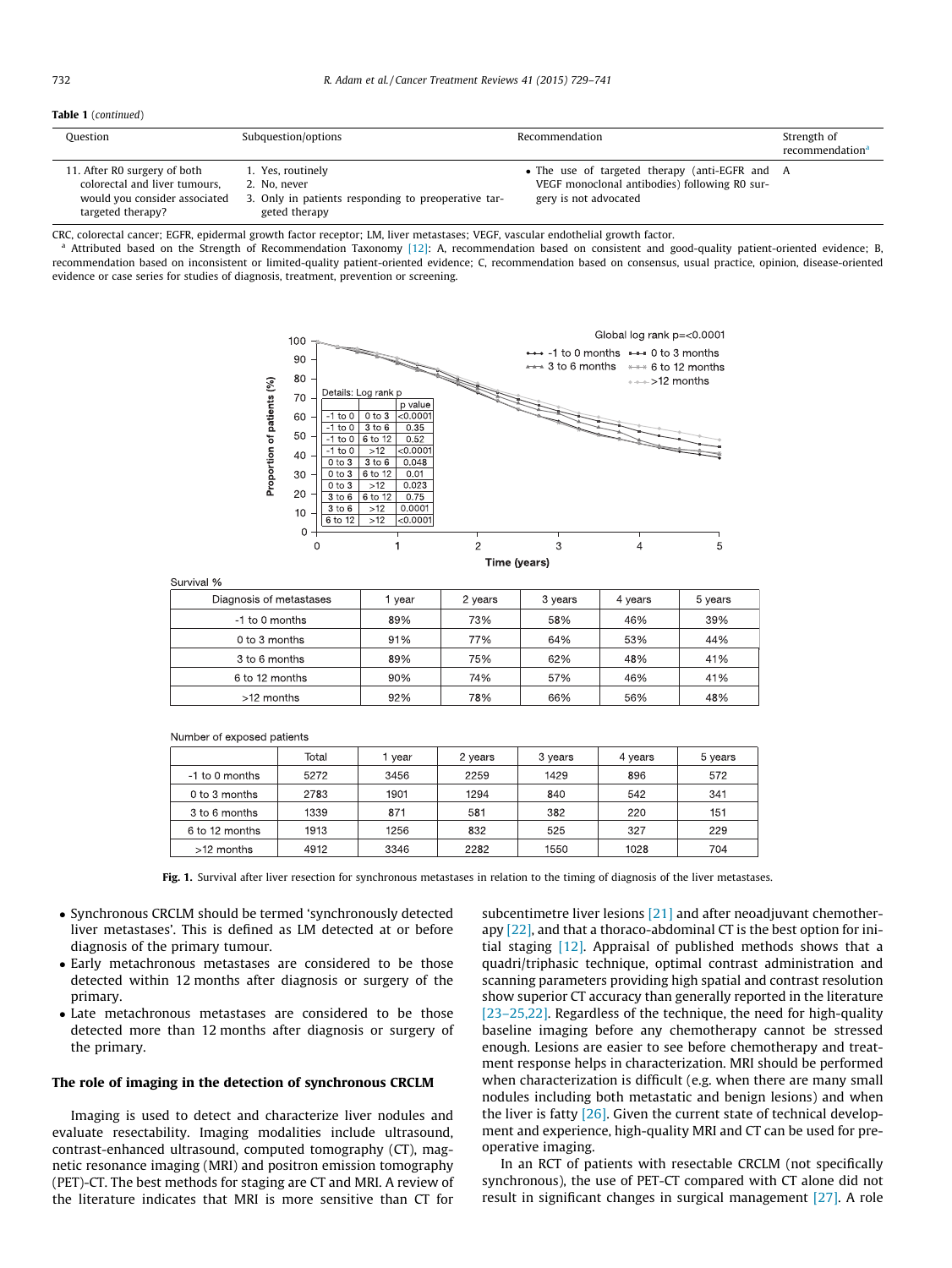for PET-CT has been suggested for detecting distant metastases [\[28,29\]](#page-11-0). Contrast-enhanced intraoperative ultrasound has been shown to improve both the sensitivity of intraoperative ultrasonography to detect LM and the rate of complete resection of hepatic metastases in patients undergoing surgery for CRCLM after chemotherapy [\[30\]](#page-11-0).

#### Consensus recommendations

- The panel was unanimous that initial CT has to be performed before and after injection of iodine contrast, and that the use of a low dose to decrease irradiation exposure is not appropriate.
- If synchronous CRCLM are initially resectable, liver MRI may be performed in addition to the initial high-quality CT, depending on local expertise and the clinical scenario.
- PET-CT may be useful for the detection of extrahepatic disease, particularly in patients with recurrent disease or high tumour load (multinodular and/or large metastases) or for whom difficult hepatic resections are planned.

## Role of imaging in evaluating response to preoperative treatment

Assessing the response to preoperative treatment (chemotherapy with or without targeted agents) can be judged on tumour size [\[31,32\]](#page-11-0), morphologic changes unrelated to size [\[33–35\]](#page-11-0) and metabolic activity [\[36,37\].](#page-11-0) Change in size is a key indicator of response, but limitations encountered with the Response Evaluation Criteria In Solid Tumors (RECIST) have led investigators to explore alternative measures of the impact of chemotherapy on tumour size [\[38,39\]](#page-11-0) and to define new parameters such as early tumour shrinkage and depth of response  $[40,41]$ . It has been shown that when treatment includes biological agents, such as bevacizumab, size is a poor predictor of outcome compared with non-size-based morphological criteria [\[35,34\]](#page-11-0). PET-CT is increasingly used to measure response in oncology, but its role when added to cross-sectional imaging to assess response in CRC metastases needs to be further explored [\[36,37\]](#page-11-0).

#### Consensus recommendations

- The following information should be provided by the radiologist for evaluating the response to treatment based on CT imaging:
	- $\circ$  Response based on size criteria.
	- $\circ$  Response based on morphological criteria.
- $\circ$  Assessment of steatosis and signs of portal hypertension.
- $\circ$  Evaluation of the predicted future liver remnant in the preoperative setting.
- Liver MRI is useful in patients with steatosis and to characterize unclear liver lesions, but the value of routine repeat MRI to evaluate response remains unclear.

#### Pathology and molecular biology

The role of pathology in the management of CRCLM, including synchronous CRCLM, is important in: diagnosing the specific tumour type; assessing the completeness of resection and tumour response; determining non-tumoral injury or reaction to preoperative chemotherapy; and defining tumour behavior in terms of lymphovascular invasion. Thereby, it provides an estimate of prognosis based on the tumour biology coupled with specific identification of biomarkers, such as epidermal growth factor receptor (EGFR, KRAS wild-type expression), vascular endothelial growth factor (VEGF) and the VEGF receptor. As yet, no biological marker

has been identified that distinguishes synchronous metastases from metachronous metastases. RAS (NRAS and KRAS) mutations have been associated with worse disease-free and overall survival following CRCLM resection, independent of anti-EGFR therapy [\[42–44\]](#page-11-0).

Identifying patterns of pathological tumour response to chemotherapy is a standard assessment and may guide surgery. The degree of pathological tumour response to chemotherapy is used as a surrogate marker of chemotherapy efficacy and of biological behavior of the tumour, recurrence and survival outcomes. It can also identify adverse effects of chemotherapy, such as chemotherapy-associated sinusoidal injury [\[45\]](#page-11-0) or steatohepatitis [\[46\]](#page-11-0). A complete pathological response is reported in only about 10% of cases [\[47–50\].](#page-11-0) Tumour regression grade [\[49\],](#page-11-0) percentage of viable tumour cells [\[47\]](#page-11-0) and the thickness of the tumour's peripheral rim ('dangerous halo') [\[50\]](#page-11-0) have all been used to evaluate pathological response. These criteria have been validated in multicentre studies associating response and survival. All but halo thickness have been shown to be prognostic for overall survival [\[47,50,48,49,51\].](#page-11-0) Safe resection margins are a goal of therapy but the optimal margin width remains to be determined; however, most studies indicate a minimal margin of 1 mm [\[52\].](#page-11-0) Intrahepatic micrometastases are only visible under a microscope and represent tumour invasion of sinusoids, the portal vein, the hepatic vein, and lymphatic and bile ducts [\[53,54\]](#page-11-0). Micrometastases are separated from CRCLM by a thin rim of normal parenchyma. Their incidence and distance from the tumour seem to increase with the size of CRCLM [\[53,55–57\]](#page-11-0), but they are usually located within 1 cm of CRCLM. Micrometastases have been less frequently detected in patients receiving preoperative chemotherapy (25%) than in untreated patients (60%), but preoperative chemotherapy does not significantly reduce the distribution of micrometastases [\[53\].](#page-11-0) Several studies have shown micrometastases to have a negative impact on outcomes [\[58,57,54\]](#page-11-0).

It has been hypothesized that metachronous CRCLM have a different biology after failure of FOLFOX compared with after 5-fluorouracil or no chemotherapy. Adjuvant FOLFOX has been associated with a high rate of somatic mutations in CRCLM and inferior outcomes after hepatectomy, including shorter disease-free survival and overall survival, than in the other two groups [\[59\]](#page-11-0).

#### Consensus recommendations

- A standardized pathological evaluation report should include information on: the size of the tumour and margin size; toxic effects of therapy on non-tumour tissue; and the presence of micrometastases and a 'dangerous halo' (may indicate worse overall disease biology).
- Safe resection margins are still a goal of therapy; a minimal surgical clearance margin of 1 mm has been suggested as sufficient.
- No biological marker has yet been identified that distinguishes the biology and prognosis of synchronous from metachronous CRCLM.
- Tumour response to preoperative therapy is evaluated using tumour regression grade and/or pathological response (percentage viable tumour cells). Other scoring systems are available and have prognostic value.
- Molecular evaluation of LM is playing an increasing role in the evaluation of the biology of CRCLM. RAS (NRAS and KRAS) mutations have been associated with worse disease-free and overall survival after CRCLM resection, independent of anti-EGFR therapy.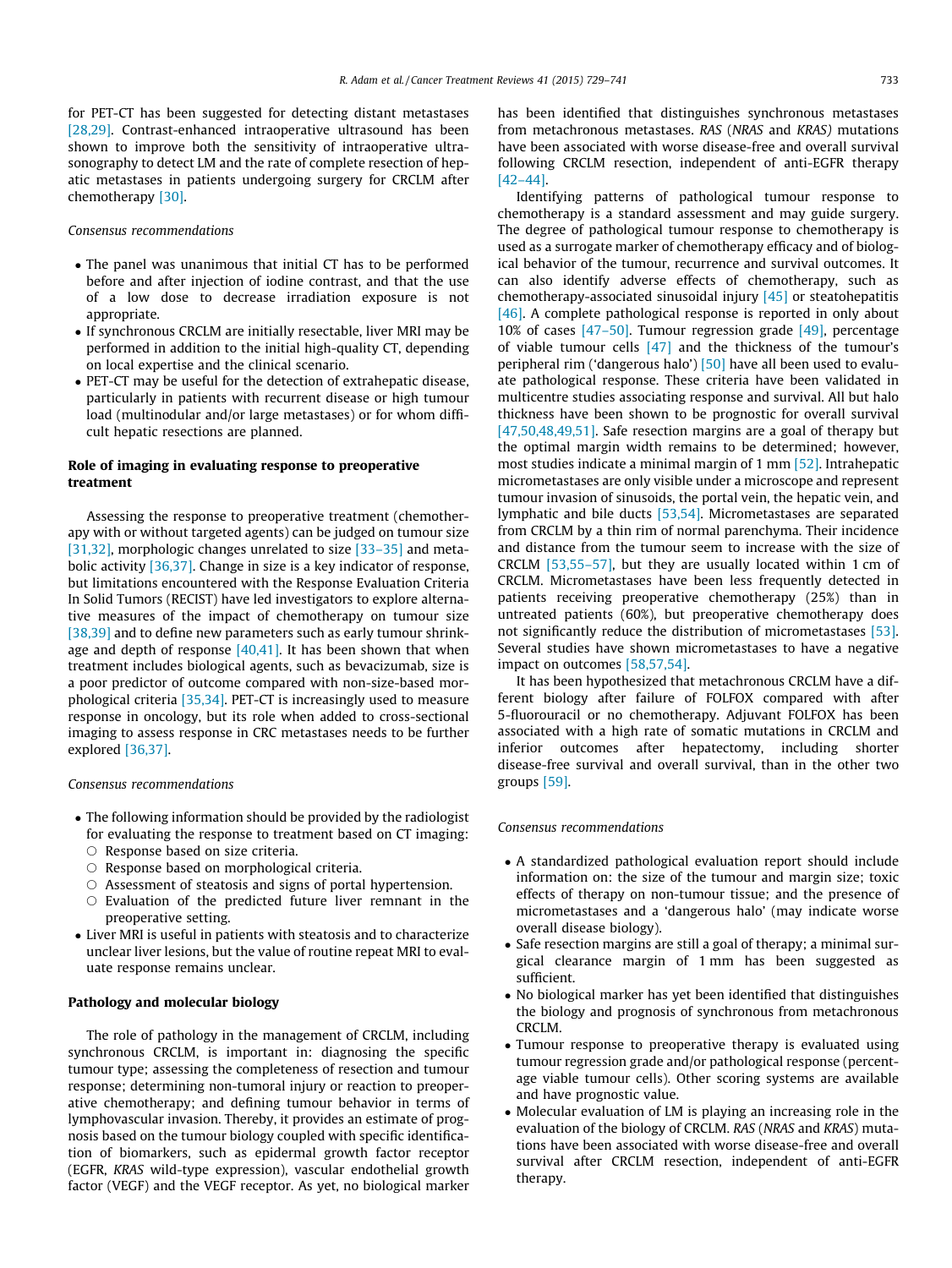# Chemotherapy regimens for synchronous resectable metastases

Preoperative chemotherapy for synchronous metastases was advocated by all but one panel member. It was recognized that more evidence is needed to support this non-surgical strategy [\[60,61\].](#page-11-0) It has been suggested that preoperative chemotherapy has the benefit of downsizing unresectable metastases and increasing resectability of originally unresectable metastases, but not of resectable metastases  $[61]$ . It might also be useful for assessing tumour sensitivity to chemotherapy in patients with advanced disease. Elevated levels of carcinoembryonic antigen have been shown to be a marker of response to perioperative FOLFOX in patients with resectable CRCLM, regardless of the number of metastatic lesions [\[62\]](#page-11-0). One panel member favored liver resection first when disease is initially easily resectable.

## Chemotherapy regimens for synchronous unresectable metastases

Chemotherapy regimens in mCRC are now achieving high response rates (>50%) and long median survival ( $\sim$ 30 months). Any of the regimens used for the first-line management of advanced CRC are indicated in cases of synchronous LM, including FOLFOXFIRI with or without bevacizumab or anti-EGFR therapy, and doublets plus bevacizumab or anti-EGFR therapy [\[63–66\]](#page-11-0). In patients not responding to first-line chemotherapy, second-line therapy for mCRC with FOLFIRI plus panitumumab can still elicit a treatment response [\[67\].](#page-12-0) Resection is possible but not common following second-line treatment [\[68,69\]](#page-12-0). Although there are no evidence-based data to support the use of targeted therapies after resection, if a regimen is effective in the preoperative setting, many teams use the same regimen postoperatively.

Although upfront surgery of the primary tumour is advocated by some [\[70\],](#page-12-0) studies have shown that preoperative chemotherapy can delay surgery of an asymptomatic primary tumour in patients with synchronous CRCLM without compromising survival [\[71–73\].](#page-12-0)

Data from the GERCOR database, and also from the Crystal and OPUS studies, suggest that in patients with unresectable disease, the response rate is higher in patients with liver-limited metastases than in those with non-liver-limited metastases (personal communication, Aimery de Gramont) [\[74\].](#page-12-0) GERCOR data also suggest that response to second-line therapy does not depend on response to first-line therapy (personal communication, Aimery de Gramont).

With longer overall and median survival rates, indications for surgery are increasing, with R1 surgery (complete tumour resection without safe margins) being justified for patients with a response to preoperative chemotherapy [\[75,76\]](#page-12-0). Following preoperative chemotherapy and resection, adjuvant chemotherapy should be considered. The panel considered the optimal timing for assessment of response to chemotherapy to be every 2 months. These recommendations are in keeping with those from the European Society for Medical Oncology for mCRC, which recommend cytotoxic doublet plus targeted therapy for patients with potentially resectable and unlikely resectable mCRC [\[77\]](#page-12-0), and those of the National Institute for Health and Care Excellence (NICE) in England and Wales [\[78\].](#page-12-0) Overall, a total duration of 6 months of perioperative (preoperative and adjuvant) chemotherapy is recommended.

#### Consensus recommendations

- All but one panel member favored first-line optimal chemotherapy for patients with potentially resectable synchronous metastatic disease.

- Optimal chemotherapy regimens for synchronous CRCLM include doublets (e.g. FOLFOX, FOLFIRI) combined with targeted therapy (e.g. bevacizumab, cetuximab, panitumumab, depending on RAS status), triplets (FOLFOXIRI) and triplets combined with targeted therapy. However, there was a consensus that chemotherapy without targeted therapy could be used for patients with resectable CRCLM in the absence of evidence for biological agents being useful in this setting.
- As advocated in earlier recommendations for synchronous CRCLM, at least four courses of first-line chemotherapy should be given and, if progression occurs during first-line therapy or only stable disease is achieved after 4 months, second-line treatment should be considered if conversion from borderline or non-resectable metastases to resectability is still the goal [\[79\].](#page-12-0)
- A sequential treatment approach (e.g. adding a third agent to a doublet) may be used to treat patients who are unresponsive to first-line therapy.
- The optimal timing for assessing response to chemotherapy is considered to be every 2 months.
- These recommendations are in line with those from the European Society for Medical Oncology for mCRC, which recommends cytotoxic doublet plus targeted therapy for patients with potentially resectable and unlikely resectable mCRC [\[77\]](#page-12-0), and those of NICE in England and Wales [\[78\]](#page-12-0).
- Overall, a total duration of 6 months of perioperative (preoperative and adjuvant) chemotherapy is recommended.

#### Surgery of the primary tumour

Colorectal surgery should be performed by a specialist colorectal surgeon. The quality of surgery is as important for tumours of the rectum as it is for those of the colon and requires total mesocolon/mesorectal excision, lymph node clearance and a good margin of resection. Based on preoperative staging, the surgeon must be aware of the tumour margins before surgery. For rectal cancer, most patients with synchronous CRCLM will have a local tumour burden that requires radiotherapy.

When both the primary tumour and the metastases are resectable, simultaneous resection can be performed in selected patients undergoing limited hepatectomy with similar outcomes to sequential surgery [\[80,81,13\].](#page-12-0) Simultaneous resection should be discouraged when the hepatectomy would be major (involving three or more segments) or when complex rectal surgery is to be performed, due to significantly higher postoperative mortality and morbidity [\[82\]](#page-12-0).

Delaying hepatic resection does not impair survival and may help select those patients most likely to benefit from hepatic resection [\[83\]](#page-12-0). When CRC is asymptomatic, the decision for surgery depends on the resectability of CRCLM. When CRCLM are non-resectable, the benefit of resection of the primary tumour without liver resection is debatable, although the results of a meta-analysis have shown a survival benefit [\[84\]](#page-12-0); however, data from this meta-analysis of non-randomized trials are questionable due to potential publication biases. Several RCTs have been started but most have not recruited a sufficient number of patients, and have been stopped prematurely [\[85\].](#page-12-0)

Laparoscopy is increasingly being used and is generally feasible for the colon and rectum, but is more difficult if the tumour has invaded adjacent organs or perforated the visceral peritoneum (T4). Compared with conventional surgery, laparoscopy is associated with less pain, better pulmonary function, reduced fatigue, shorter hospital stay and better quality of life [\[86,87\]](#page-12-0). Laparoscopic surgery for colon and rectal cancer provides similar overall and disease-free survival to open surgery [\[88\].](#page-12-0) In addition, the incidence of sexual dysfunction and micturition symptoms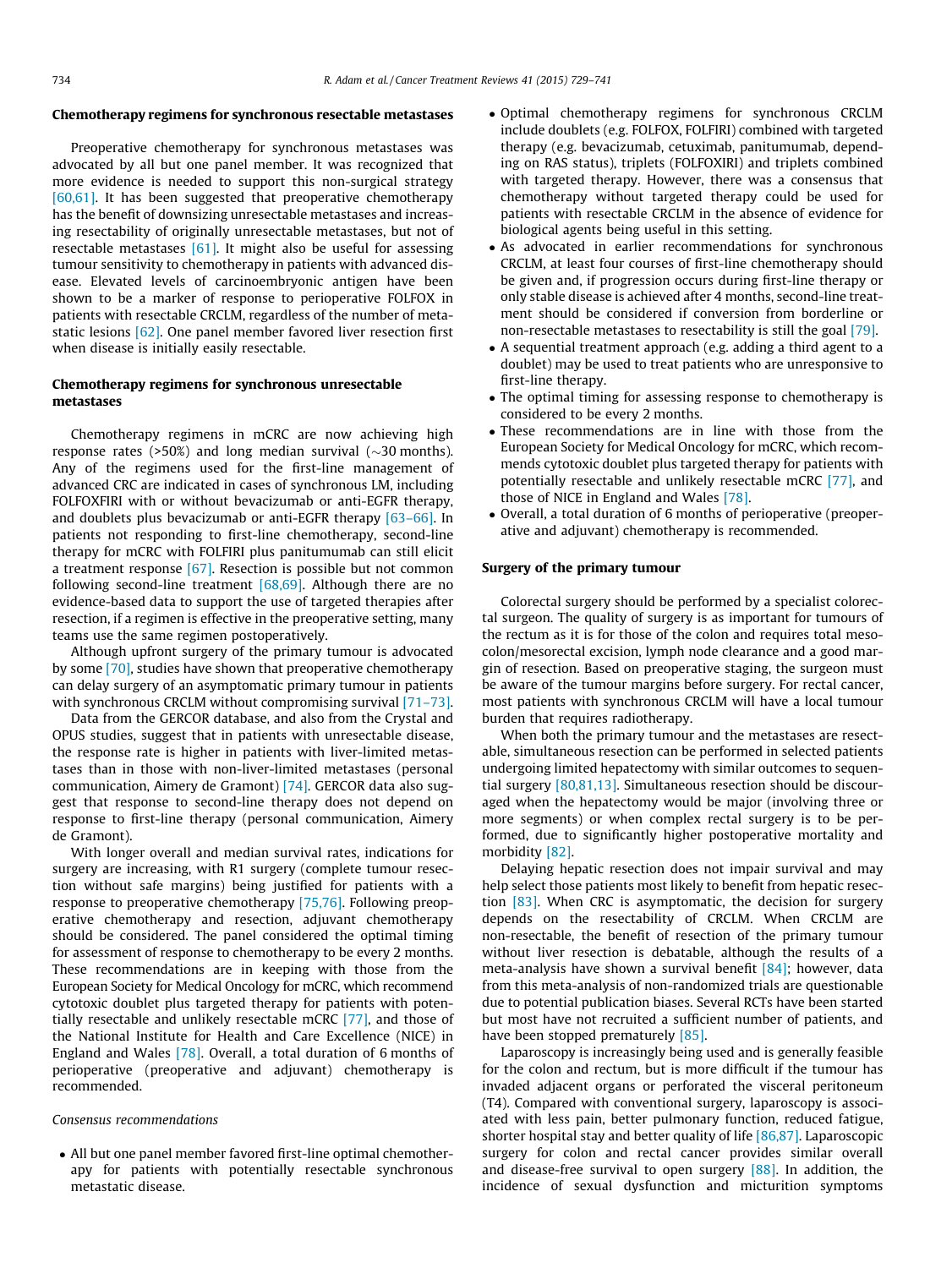following rectal cancer surgery by laparoscopy has been reported to be similar to that following open surgery [\[89\].](#page-12-0)

#### Consensus recommendations

- Colorectal surgery should be performed by a specialist colorectal surgeon.
- Laparoscopy is generally feasible for the colon and rectum, with similar outcomes to open surgery, but is more difficult if the tumour has invaded adjacent organs or perforated the visceral peritoneum (T4).
- For synchronous rectal LM, preoperative radiotherapy is recommended for mid or low rectal tumours, but chemotherapy remains an adequate treatment for LM.
- When both the primary tumour and the metastases are resectable and uncomplicated, simultaneous resection can be performed in selected patients undergoing limited hepatectomy.
- When synchronous CRCLM are non-resectable, resection of the asymptomatic primary without liver resection might have benefits.

#### Surgery of the liver

The classical approach to surgery of synchronous CRCLM has been to perform primary surgery on the primary CRC followed by resection of LM 2–3 months later, with or without chemotherapy in the interval between surgeries. Currently, preoperative chemotherapy is increasingly being used and, if the CRC is asymptomatic, may be administered before surgery of the primary tumour with the aim of downsizing the metastases and improving resectability rates. As mentioned above, simultaneous resections for CRC and synchronous LM have been shown to be favorable in a number of studies, although caution should be exercised for major combined resections or in patients with comorbid conditions, due to the higher risk of mortality and complications related to simultaneous surgery in this setting [\[80,81,13,82\]](#page-12-0).

When the primary CRC is asymptomatic, and in particular for those patients requiring neoadjuvant radiotherapy for rectal cancer, liver surgery might be performed first (reverse approach). If both primary rectal cancer radiation and CRCLM chemotherapy are required, initial short-course ( $5 \times 5$  Gy) radiation followed by chemotherapy is recommended. Preoperative chemotherapy is advised to downsize synchronous CRCLM for resection, to minimize the risk of synchronous CRCLM progressing beyond the possibility of cure and to minimize the occurrence of new metastases [\[90\]](#page-12-0). Resection of CRCLM should be performed as soon as it appears feasible after tumour shrinkage [\[91\].](#page-12-0) When patients receive more than 6 months of aggressive chemotherapy, the risk associated with surgery is increased [\[92\].](#page-12-0) Similar outcomes have been reported for patients undergoing a classic (CRC first), combined or reverse (liver-first) surgical strategy for synchronous CRCLM [\[93\]](#page-12-0).

Hepatic resection should not be denied to patients with stable disease after optimum chemotherapy, provided there is adequate liver remnant with inflow and outflow preservation. This may be achieved, for example, through advanced techniques such as portal and/or hepatic venous embolization or two-stage hepatectomy [\[94–96\]](#page-12-0). Associating liver partition and portal vein ligation for staged hepatectomy (ALPPS) to induce growth of the future liver remnant before liver resections is being investigated, but results to date indicate increased complications and mortality [\[97\]](#page-12-0). Data on overall and long-term survival with ALPPS are needed.

In Asia, resectable synchronous CRCLM are more likely to be indicated for upfront simultaneous resection (before chemotherapy)  $[98]$ , whereas in Westernized countries, chemotherapy first is the preferred option [\[78,77\]](#page-12-0). One-stage surgery is more frequently performed in Asia, with acceptable short-term outcomes.

#### Consensus recommendations

- Simultaneous surgery of the primary tumour and CRCLM should be reserved for selected patients with both resectable lesions and requiring limited surgical procedures.
- Preoperative chemotherapy is usually advised to control the metastatic disease and to downsize synchronous CRCLM for resection.
- The reverse approach (i.e. liver surgery performed first) may be used after preoperative chemotherapy when the CRCLM tumour burden is large and combined resection is not possible.
- Hepatic resection should not be denied to patients with stable disease after optimum chemotherapy, provided there is adequate liver remnant with vascular inflow and outflow preservation.
	- o This may be achieved through specific techniques aimed to increase resectability.

#### Multidisciplinary teams

The last few years have seen a greater awareness of the importance of MDTs. Results from a first prospective study to evaluate the MDT discussion process and its effects on treatment approaches for a variety of gastrointestinal cancers at a US cancer centre have recently been published [\[99\].](#page-12-0) Despite 84% of clinicians being certain of their original plan, a change was recommended in 36% of cases, 72% of which involved major changes; there was 77% adherence to the recommended treatments. The potential advantages of an MDT include better patient care and survival outcomes, and improved consistency, continuity, coordination and cost-effectiveness of care [\[100–102\].](#page-12-0) Same-centre management also has benefits over referred-patient management, including a reduced number of interventions, shorter delays in care, better control of chemotherapy and decreased postoperative mortality [\[103–105\].](#page-12-0) This could be of utmost importance in patients with synchronous metastases.

Non-adherence to MDT decisions has been shown to result in a trend toward lower survival rates in lung cancer [\[106\]](#page-12-0). A UK study of non-adherence to MDT decisions (15.1% of decisions were not implemented) in gastrointestinal surgery showed the main reasons for non-adherence to be comorbid conditions (43.9%), patient choice (34.2%) and more information becoming available (19.5%) [\[107\].](#page-12-0)

#### Consensus recommendations

- A proficient MDT consisting of at least a colorectal surgeon, liver surgeon, medical/gastrointestinal and radiation oncologist, radiologist, nuclear medicine physician and pathologist optimizes the treatment of CRCLM.
- The treatment should be considered as a whole, from diagnosis to the last treatment at the same centre.
- It is important to evaluate and analyze the outcomes from MDTs to assess improvements in treatment goals.

#### The critical impact of the expertise of the team for patient management

Following the mandatory legal requirement for MDT management of all cancer patients in the UK, France, Belgium, Spain and a number of other European countries over the last 10–15 years, there has been a significant overall improvement in outcomes for all patients with stage IV CRC [\[108,109\]](#page-12-0). A specialized MDT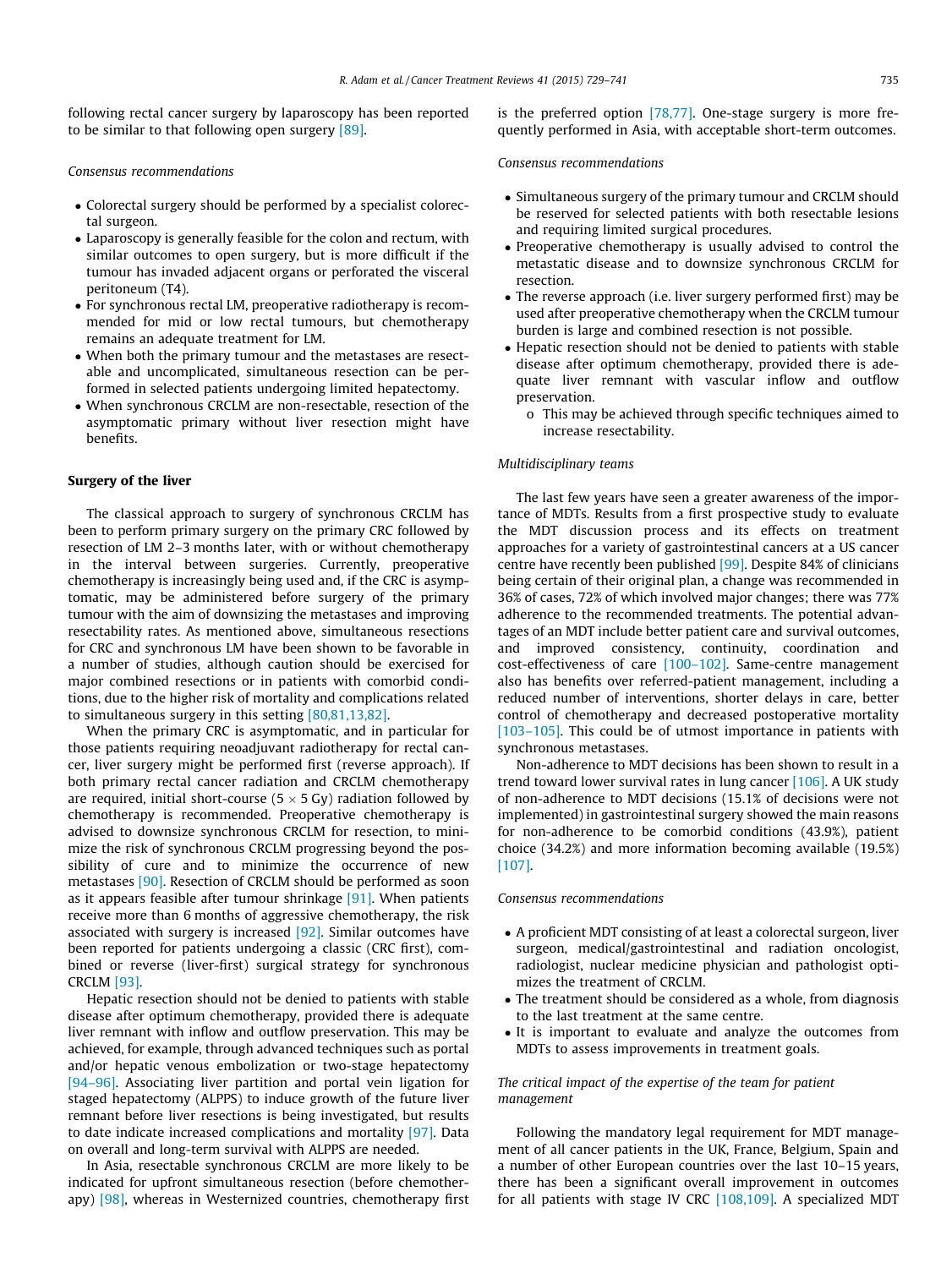dedicated to the management of stage IV CRC is superior to that of a general CRC MDT [\[110,111\]](#page-12-0) and should include surgeons specializing in colorectal surgery, hepatobiliary surgery and thoracic surgery, dedicated CRC medical and radiation oncologists, both imaging and interventional radiologists, and dedicated CRC surgical pathologists.

#### Clinical scenario recommendations for synchronous CRCLM

In clinical practice, the main determinants of the decision-making process are the tumour statuses of both the primary tumour and metastases and, more precisely, the need for emergency surgery of a complicated primary tumour and the resectability of both tumour sites.

#### Asymptomatic CRC and resectable synchronous CRCLM

This is the most favorable clinical scenario. A panel consensus (10/11, 91%) was reached for chemotherapy to be given preoperatively. Four or six cycles of chemotherapy were recommended. However, data from the LiverMetSurvey show that 5-year survival is not better with chemotherapy first than with surgery of the primary tumour first (42% vs 47%, respectively) (Fig. 2). It is, however, likely that surgery of the primary tumour first could have been reserved for selected patients with less widespread disease compared with those treated with chemotherapy first.

For mid and low rectal primary tumours, radiotherapy is often needed and one-stage surgery should not be performed. For colonic and upper rectal primary tumours, one-stage surgery is not advocated for complex colonic tumours, for high-risk patients or when hepatectomy is major  $(\geq 3$  segments). Data from the LiverMetSurvey show that irrespective of the status of the primary tumour, one-stage resection of both the primary tumour and metastases is associated with worse 5-year survival (40%) compared with liver-first surgery (47%) or primary-first surgery (44%) ([Fig. 3](#page-8-0)).

Most panel members (8/12, 67%) considered pre- and postoperative chemotherapy to be equally important; 3/12 (25%) considered preoperative chemotherapy and 1/12 (8%) considered postoperative chemotherapy to be most important. Most participants (9/11, 82%) considered that postoperative chemotherapy could be different to preoperative chemotherapy, and probably less intensive.

In summary, the recommended management is for chemotherapy first, with or without radiotherapy, followed either by surgery in a one-stage procedure (for patients with limited hepatic disease and easy-to-resect primary tumours) or by staged surgery (for other patients). No strong evidence exists, however, to support this expert recommendation of chemotherapy first, as opposed to colon resection first.

#### Asymptomatic CRC and non-resectable synchronous CRCLM

This second scenario is one of the most frequently observed, and has traditionally been managed with resection of the primary tumour followed by chemotherapy and then surgery of metastases when resectability can be obtained. Treatment has since evolved, and the entire panel agreed that chemotherapy should be administered initially with the aim of achieving resectability of CRCLM. For potentially resectable disease, all were in favor of optimal chemotherapy (doublets plus biologics, or triplets plus biologics). Data from the LiverMetSurvey show no difference in 5-year survival rates between patients receiving chemotherapy first and those undergoing colectomy first, before resection of CRCLM (31% vs 33%, respectively) [\(Fig. 4](#page-8-0)). However, colectomy first may have been reserved for patients with the best prognosis, introducing a bias into the analysis. Three ongoing trials are comparing the management strategies of colectomy first vs chemotherapy first.

All of the panel experts agreed that simultaneous surgery should not be attempted. If CRCLM become resectable, all recommended the reverse approach to surgery (i.e. liver first). Data from the LiverMetSurvey, although not significantly different between strategies, support this approach; 5-year survival rates were 42% for the reverse approach compared with 33% for colon first surgery and 28% for one-stage surgery [\(Fig. 5](#page-9-0)). For rectal cancer, alternative approaches are to begin with short-course radiotherapy for the primary cancer and then chemotherapy for downsizing CRCLM or to administer primary optimal chemotherapy, then radiotherapy



| Survival % |
|------------|
|------------|

| First treatment | year | ∠ years | 3 years | vears | 5 years |
|-----------------|------|---------|---------|-------|---------|
| Chemotherapv    | 91%  | 76%     | 63%     | 50%   | 42%     |
| Colon surgery   | 92%  | 77%     | 65%     | 54%   | 47%     |

|  |  | Number of exposed patients |  |
|--|--|----------------------------|--|
|--|--|----------------------------|--|

|               | Total | vear | vears | vears | 4 years    | 5 years  |
|---------------|-------|------|-------|-------|------------|----------|
| Chemotherapy  | 798   | 540  | 324   | 198   | 123        | 75       |
| Colon surgery | 1554  | 1058 | 707   | 465   | 210<br>◡੶▵ | つつ1<br>ᅩ |

Fig. 2. Survival following liver resection for synchronous resectable metastases in relation to first treatment (colon surgery or chemotherapy).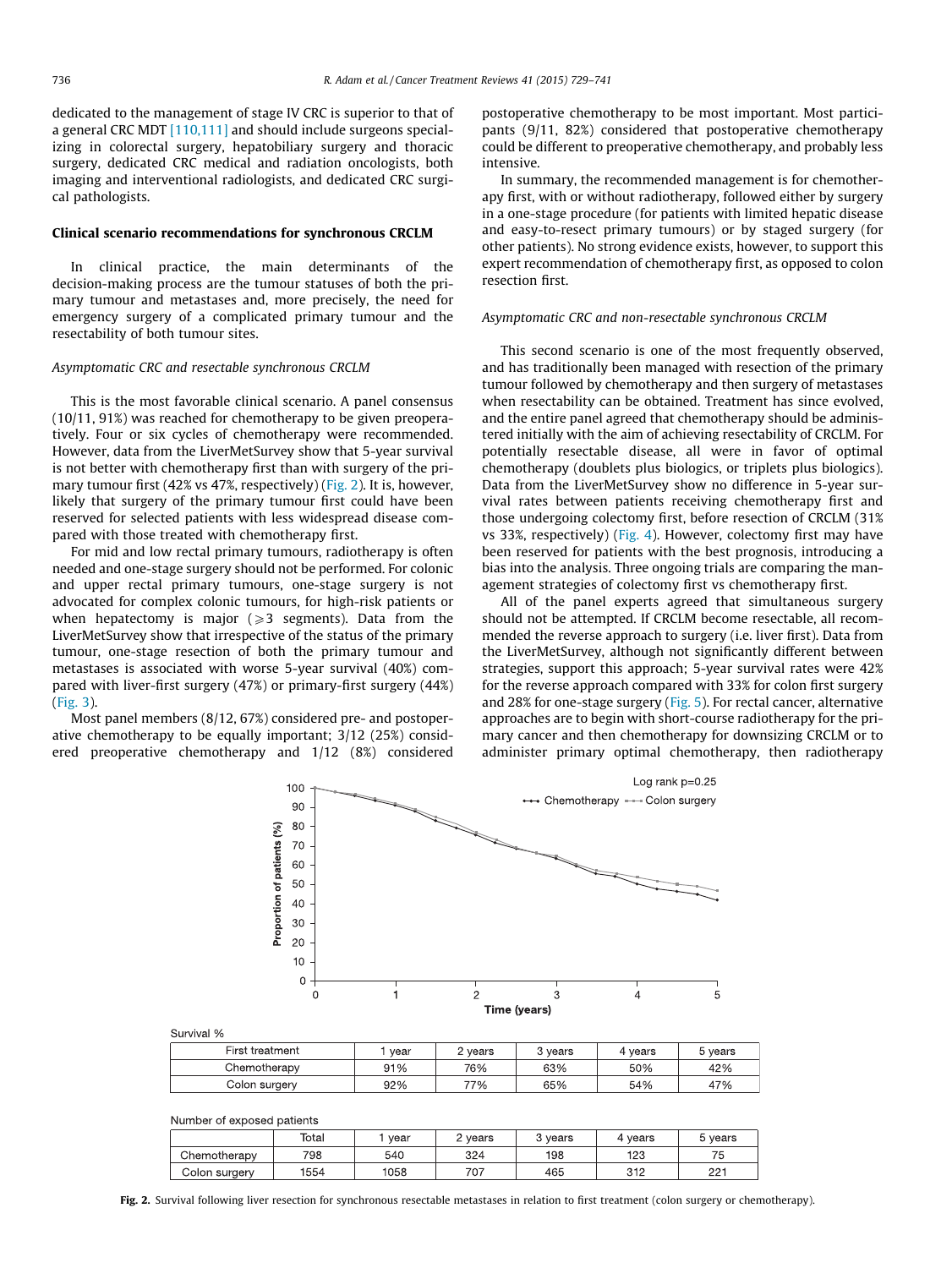<span id="page-8-0"></span>

Survival %

| First surgery | vear | 2 years | 3 years | 4 vears | 5 years |
|---------------|------|---------|---------|---------|---------|
| Colon         | 91%  | 76%     | 63%     | 51%     | 44%     |
| Liver         | 95%  | 80%     | 73%     | 58%     | 47%     |
| Liver+colon   | 89%  | 73%     | 60%     | 48%     | 40%     |

Number of exposed patients

|             | Total | vear | 2 years | 3 years | 4 years | 5 years |
|-------------|-------|------|---------|---------|---------|---------|
| Colon       | 1813  | 1222 | 811     | 531     | 353     | 246     |
| Liver       | 150   | 99   | 54      | 34      | 18      |         |
| Liver+colon | 1181  | 816  | 541     | 350     | 225     | 134     |

Fig. 3. Survival after liver resection for synchronous resectable metastases in relation to the first surgery (colon, liver or colon plus liver).

and, in the window between irradiation and rectal cancer surgery, resection of CRCLM. For primary colon or rectal tumours that appear unresectable or borderline resectable, in the UK, NICE guidance is that preoperative chemotherapy should not be offered solely to facilitate sphincter-sparing surgery to patients with rectal cancer [\[78\]](#page-12-0).

In summary, the consensus is for optimal chemotherapy first, with the aim of making LM resectable. This should then be followed by hepatic surgery and resection of the primary tumour.

Symptomatic CRC and resectable synchronous CRCLM

Patients with symptomatic CRC may have bleeding, obstruction or perforation. Generally, bleeding can be managed with blood transfusions and will often stop after chemotherapy treatment. Most of the expert panel (9/12, 75%) were in agreement that patients with bleeding should undergo preoperative chemotherapy; the others (3/12, 25%) considered that resection of the primary tumour should be undertaken first.



Survival %

وللمستقط والمستوي والمستنق أعامل والمستعمل

| First treatment | vear | 2 years | 3 vears | 4 years | 5 years |
|-----------------|------|---------|---------|---------|---------|
| Chemotherapy    | 87%  | 69%     | 52%     | 42%     | 31%     |
| Colon surgery   | 88%  | 71%     | 54%     | 43%     | 33%     |

| <b>INDITION OF AVOIDAD DATIBLIES</b> |               |       |      |         |         |         |         |
|--------------------------------------|---------------|-------|------|---------|---------|---------|---------|
|                                      |               | Total | vear | ? years | 3 years | 4 years | 5 years |
|                                      | Chemotherapy  | 470   | 280  | 169     | 88      | 52      | 28      |
|                                      | Colon surgery | 705   | 460  | 293     | 180     | 105     | 61      |

Fig. 4. Survival following liver resection for synchronous unresectable metastases in relation to first treatment (colon surgery or chemotherapy).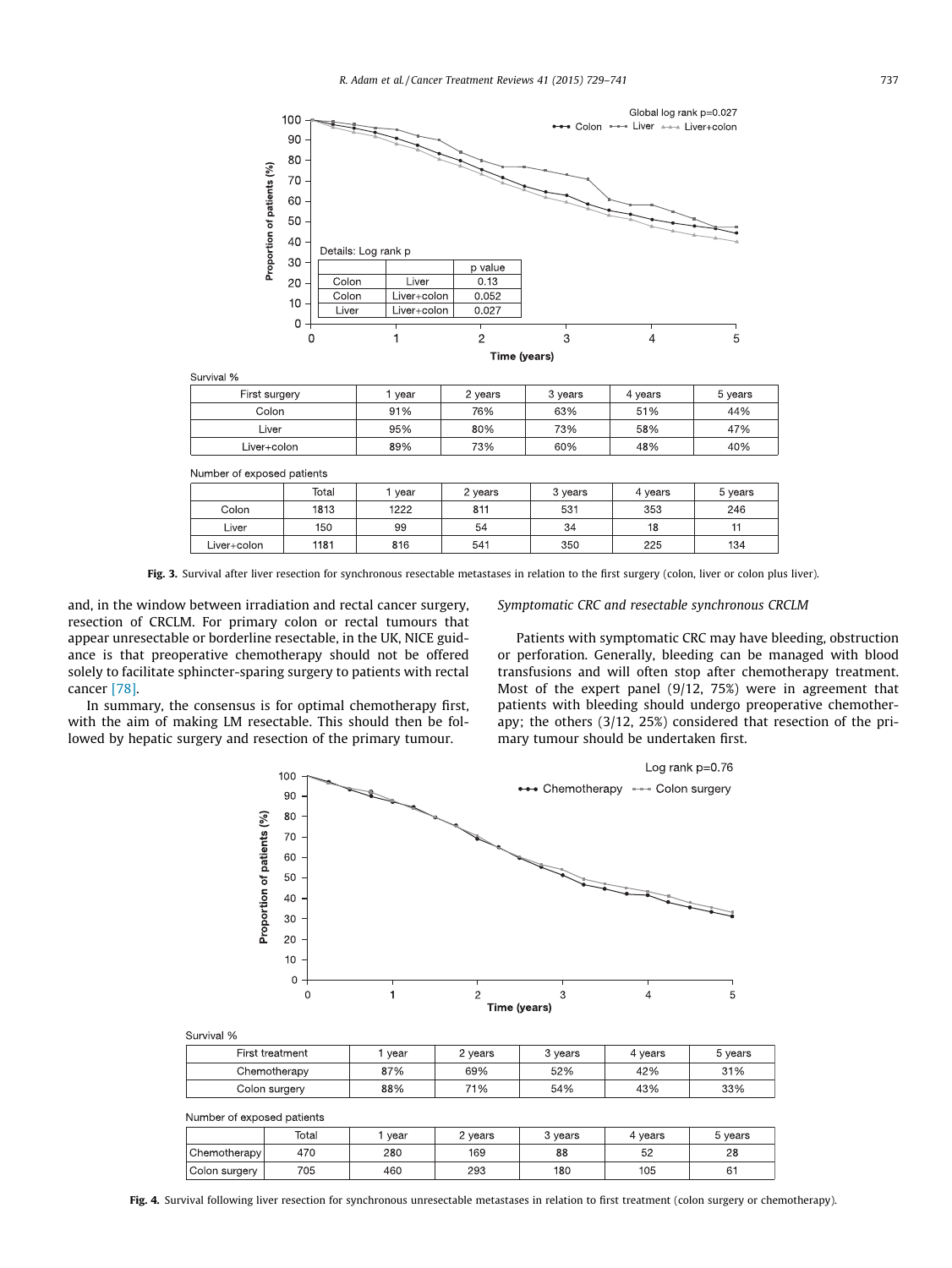<span id="page-9-0"></span>

| Survival %    |      |         |         |         |         |  |  |  |  |
|---------------|------|---------|---------|---------|---------|--|--|--|--|
| First surgery | year | 2 years | 3 years | 4 years | 5 years |  |  |  |  |
| Colon         | 88%  | 70%     | 53%     | 42%     | 33%     |  |  |  |  |
| Liver         | 91%  | 75%     | 53%     | 46%     | 42%     |  |  |  |  |
| Liver+colon   | 83%  | 63%     | 47%     | 40%     | 28%     |  |  |  |  |

|             | Number of exposed patients |      |         |         |         |         |
|-------------|----------------------------|------|---------|---------|---------|---------|
|             | Total                      | year | 2 years | 3 years | 4 years | 5 years |
| Colon       | 855                        | 553  | 348     | 210     | 123     | 74      |
| Liver       | 82                         | 55   | 35      | 16      |         |         |
| Liver+colon | 328                        | 187  | 113     | 58      | 33      |         |

Fig. 5. Survival following liver resection for synchronous unresectable metastases in relation to first surgery (colon, liver or colon plus liver).

For bowel perforation, surgery is required either to remove the tumour when it is easily resectable, such as right hemicolectomy for right-sided colon lesions or sigmoid colectomy for sigmoid lesions, or to create a stoma (left colon) in cases requiring more technical surgery, such as low anterior resection syndrome and total mesorectal excision. The panel was in complete agreement that, if possible, resection of the primary tumour should be performed first under these circumstances.

Stents are an option for colorectal obstruction, but the results have been poor and the panel recommended reserving them only for easily resectable cases, particularly in elderly patients, and not for right colon or rectal surgery or when anti-angiogenic agents are used. This guidance is in line with that provided by the Endoscopy and Cancer Committee of the French Society of Digestive Endoscopy and the French Federation of Digestive Oncology [\[112\]](#page-12-0) and with UK NICE guidance [\[78\].](#page-12-0) For clinically and radiologically proven complete occlusion with distended evidence of obstruction, the panel was in complete agreement that resection of the primary tumour should be performed first; 9/11 (82%) would perform surgery and use a stoma, whilst 2/11 (18%) would use a stent.

In summary, recommendations are for resection of the primary tumour for perforated or occlusive tumours (but not for tumours with bleeding causing anaemia), followed by chemotherapy and then surgery of LM.

#### Symptomatic CRC and non-resectable synchronous CRCLM

The expert panel considered that the aim of management for patients with symptomatic CRC and non-resectable synchronous CRCLM is to make the LM resectable. The use of stents is not recommended in most patients owing to the high risk of complications (e.g. perforation, migration bleeding, pain). As in the previous clinical scenario, surgery of the primary tumour should be reserved for cases of bowel perforation or occlusion, with systemic chemotherapy used to downsize both metastases and the primary tumour in other scenarios.

In summary, recommendations are for resection of the primary tumour for perforated or occlusive tumours, followed by chemotherapy and then surgery of LM if tumour shrinkage is achieved. For tumours with bleeding causing anaemia, induction chemotherapy is recommended to downsize both the primary tumour and LM, followed by surgery of the site with the most significant tumour load (usually the liver; i.e. reverse approach).

## Conclusions

Synchronous CRCLM should be termed 'synchronously detected liver metastases'. This is defined as LM detected at or before the diagnosis of the primary tumour. Synchronous CRCLM may have less favorable cancer biology and be associated with lower expected survival compared with metachronous metastases. Initial high-dose contrast-enhanced CT of the abdomen is recommended to provide information on whether synchronous CRCLM are resectable.

Recommendations have been made for the management of four different clinical scenarios

1. For asymptomatic CRC and resectable synchronous CRCLM, the recommended management is for chemotherapy first, with or without radiotherapy, followed either by surgery in a one-stage procedure (for patients with limited hepatic disease and easy-to-resect primary tumours) or by staged surgery (for other patients). No strong evidence exists, however, to support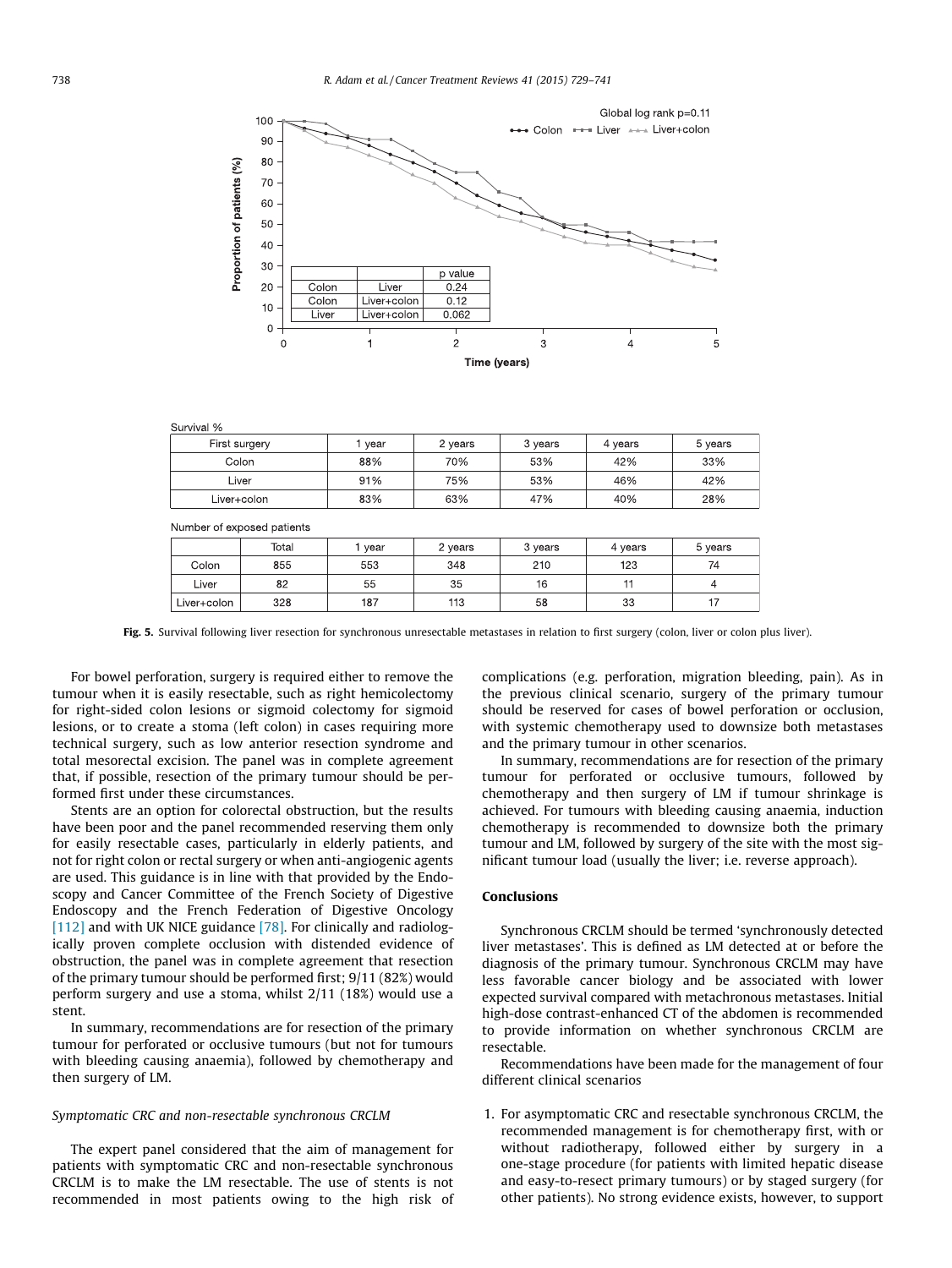<span id="page-10-0"></span>this expert recommendation of chemotherapy first, as opposed to colon resection first; ongoing trials may provide such evidence.

- 2. For asymptomatic CRC and non-resectable synchronous CRCLM, the consensus is for optimal chemotherapy first, with the aim of making LM resectable. This should then be followed by hepatic surgery and resection of the primary tumour.
- 3. For symptomatic CRC and resectable synchronous CRCLM, recommendations are for resection of the primary tumour for perforated or occlusive tumours (but not for tumours with bleeding causing anaemia), followed by chemotherapy and then surgery of LM.
- 4. For symptomatic CRC and non-resectable synchronous CRCLM, recommendations are for resection of the primary tumour for perforated or occlusive tumours, followed by chemotherapy and then surgery of LM if tumour shrinkage is achieved. For tumours with bleeding causing anaemia, induction chemotherapy is recommended to downsize both the primary tumour and LM, followed by surgery of the site with the most significant tumour load (usually the liver; i.e. reverse approach).

At least four courses of first-line optimal chemotherapy (doublets with targeted therapy or triplets with or without targeted therapy) are recommended for potentially resectable metastatic disease, with assessment of response every 2 months and a total (preoperative and adjuvant) duration of 6 months' systemic therapy. Intra-arterial chemotherapy may be an alternative option and has been associated with good response rates.

It is hoped that the recommendations provided and the treatment plans for the four different clinical scenarios should help to raise the standard of care for patients with synchronous CRCLM.

#### Author contributions

All authors met the International Committee for Medical Journal Editors criteria for authorship, were fully involved in manuscript development, and assume responsibility for the direction and content. All authors have approved the manuscript for submission.

#### Disclosures

RA discloses advisory roles for Amgen, Merck Serono and Sanofi-Aventis, and has participated in presentations sponsored by Amgen, Merck Serono, Roche and Sanofi-Aventis. AdG discloses advisory roles for Roche, Sanofi, Lilly and Sirtex, and has participated in presentations sponsored by Roche and Sanofi. JF discloses an advisory role for Roche, and has participated in presentations sponsored by Roche, Merck Serono and Sanofi. NK discloses research funding from Dainippon Sumitomo Pharma, Merck Serono, Bristol-Meyers Squibb, Chugai, Taiho Yakuhin and Bayer. FK has no conflicts of interests to disclose. EL discloses a consulting agreement with Novartis Pharma AG and has participated in presentations sponsored by Roche. GP discloses advisory roles for Biocompatibles, Merck Serono, Pfizer and Sanofi-Aventis, and has participated in presentations sponsored by Biocompatibles, Merck Serono, Pfizer and Sanofi-Aventis. PR discloses advisory roles for Keocyt, Merck Serono, Sanofi and Sirtex, and research funding from Roche and Servier, and has participated in presentations sponsored by Amgen, Merck Serono, Pfizer and Sanofi. LR-B has no conflicts of interests to disclose. AS discloses advisory roles for Amgen, Bayer, Merck Serono, Roche and Sanofi, and has participated in presentations sponsored by Amgen, Merck Serono, Roche and Sanofi. CT discloses participation in presentations sponsored by Merck Serono. ST has no conflicts of interest to disclose. EVC

discloses research funding from Amgen, Bayer, Boehringer, Eli-Lilly, Merck Serono, Pfizer, Roche and Sanofi. J-NV discloses honoraria and research funding from Roche and Sanofi-Aventis. LP has no conflicts of interest to disclose.

#### Funding

The consensus meeting from which this publication was written was supported by EXCEMED, Rome, Italy.

#### Acknowledgements

The authors acknowledge Jane Davies and Catherine Kidd (Caudex, Oxford, UK, supported by EXCEMED, Rome, Italy) for editorial assistance in the development of the manuscript.

#### References

- [1] World Health Organization: International Agency for Research on Cancer. GLOBOCAN 2012: Estimated cancer incidence, mortality and prevalence worldwide in 2012. [http://globocan.iarc.fr/Pages/fact\\_sheets\\_population.aspx](https://globocan.iarc.fr/Pages/fact_sheets_population.aspx) [Accessed 17.11.14].
- [2] [Lykoudis PM, O'Reilly D, Nastos K, Fusai G. Systematic review of surgical](https://refhub.elsevier.com/S0305-7372(15)00128-0/h0010) [management of synchronous colorectal liver metastases. Br J Surg](https://refhub.elsevier.com/S0305-7372(15)00128-0/h0010) [2014;101:605–12.](https://refhub.elsevier.com/S0305-7372(15)00128-0/h0010)
- [3] [Nordlinger B, Van Cutsem E, Rougier P, Kohne CH, Ychou M, Sobrero A, et al.](https://refhub.elsevier.com/S0305-7372(15)00128-0/h0015) [Does chemotherapy prior to liver resection increase the potential for cure in](https://refhub.elsevier.com/S0305-7372(15)00128-0/h0015) [patients with metastatic colorectal cancer? A report from the European](https://refhub.elsevier.com/S0305-7372(15)00128-0/h0015) [Colorectal Metastases Treatment Group. Eur J Cancer 2007;43:2037–45](https://refhub.elsevier.com/S0305-7372(15)00128-0/h0015).
- [4] [Nordlinger B, Van Cutsem E, Gruenberger T, Glimelius B, Poston G, Rougier P,](https://refhub.elsevier.com/S0305-7372(15)00128-0/h0020) [et al. Combination of surgery and chemotherapy and the role of targeted](https://refhub.elsevier.com/S0305-7372(15)00128-0/h0020) [agents in the treatment of patients with colorectal liver metastases:](https://refhub.elsevier.com/S0305-7372(15)00128-0/h0020) [recommendations from an expert panel. Ann Oncol 2009;20:985–92.](https://refhub.elsevier.com/S0305-7372(15)00128-0/h0020)
- [5] [Simmonds PC, Primrose JN, Colquitt JL, Garden OJ, Poston GJ, Rees M. Surgical](https://refhub.elsevier.com/S0305-7372(15)00128-0/h0025) [resection of hepatic metastases from colorectal cancer: a systematic review of](https://refhub.elsevier.com/S0305-7372(15)00128-0/h0025) [published studies. Br J Cancer 2006;94:982–99.](https://refhub.elsevier.com/S0305-7372(15)00128-0/h0025)
- [6] [Borner MM. Neoadjuvant chemotherapy for unresectable liver metastases of](https://refhub.elsevier.com/S0305-7372(15)00128-0/h0030) [colorectal cancer – too good to be true? Ann Oncol 1999;10:623–6](https://refhub.elsevier.com/S0305-7372(15)00128-0/h0030). [7] [Manfredi S, Lepage C, Hatem C, Coatmeur O, Faivre J, Bouvier AM.](https://refhub.elsevier.com/S0305-7372(15)00128-0/h0035)
- [Epidemiology and management of liver metastases from colorectal cancer.](https://refhub.elsevier.com/S0305-7372(15)00128-0/h0035) [Ann Surg 2006;244:254–9](https://refhub.elsevier.com/S0305-7372(15)00128-0/h0035).
- [8] [Cummings LC, Payes JD, Cooper GS. Survival after hepatic resection in](https://refhub.elsevier.com/S0305-7372(15)00128-0/h0040) [metastatic colorectal cancer: a population-based study. Cancer](https://refhub.elsevier.com/S0305-7372(15)00128-0/h0040) [2007;109:718–26.](https://refhub.elsevier.com/S0305-7372(15)00128-0/h0040)
- [9] [Wang X, Hershman DL, Abrams JA, Feingold D, Grann VR, Jacobson JS, et al.](https://refhub.elsevier.com/S0305-7372(15)00128-0/h0045) [Predictors of survival after hepatic resection among patients with colorectal](https://refhub.elsevier.com/S0305-7372(15)00128-0/h0045) [liver metastasis. Br J Cancer 2007;97:1606–12.](https://refhub.elsevier.com/S0305-7372(15)00128-0/h0045)
- [10] [Conrad C, You N, Vauthey JN. In patients with colorectal liver metastases, can](https://refhub.elsevier.com/S0305-7372(15)00128-0/h0050) [we still rely on number to define treatment and outcome? Oncology](https://refhub.elsevier.com/S0305-7372(15)00128-0/h0050) [\(Williston Park\) 2013;27. 1078, 1083–4, 1086.](https://refhub.elsevier.com/S0305-7372(15)00128-0/h0050)
- [11] Linstone HA, Turoff M. The Delphi method. Techniques and applications Electronic ed.; 2002. [http://is.njit.edu/pubs/delphibook/delphibook.pdf.](https://is.njit.edu/pubs/delphibook/delphibook.pdf)
- [12] [Ebell MH, Siwek J, Weiss BD, Woolf SH, Susman J, Ewigman B, et al. Strength](https://refhub.elsevier.com/S0305-7372(15)00128-0/h0060) [of recommendation taxonomy \(SORT\): a patient-centered approach to](https://refhub.elsevier.com/S0305-7372(15)00128-0/h0060) [grading evidence in the medical literature. Am Fam Physician](https://refhub.elsevier.com/S0305-7372(15)00128-0/h0060) [2004;69:548–56.](https://refhub.elsevier.com/S0305-7372(15)00128-0/h0060)
- [13] [Yin Z, Liu C, Chen Y, Bai Y, Shang C, Yin R, et al. Timing of hepatectomy in](https://refhub.elsevier.com/S0305-7372(15)00128-0/h0065) [resectable synchronous colorectal liver metastases \(SCRLM\): simultaneous or](https://refhub.elsevier.com/S0305-7372(15)00128-0/h0065) [delayed? Hepatology 2013;57:2346–57](https://refhub.elsevier.com/S0305-7372(15)00128-0/h0065).
- [14] [Ruers T, Punt C, van Coevorden F, Pierie JP, Borel-Rinkes I, Ledermann JA, et al.](https://refhub.elsevier.com/S0305-7372(15)00128-0/h0070) [Radiofrequency ablation combined with systemic treatment versus systemic](https://refhub.elsevier.com/S0305-7372(15)00128-0/h0070) [treatment alone in patients with non-resectable colorectal liver metastases: a](https://refhub.elsevier.com/S0305-7372(15)00128-0/h0070) [randomized EORTC Intergroup phase II study \(EORTC 40004\). Ann Oncol](https://refhub.elsevier.com/S0305-7372(15)00128-0/h0070) [2012;23:2619–26](https://refhub.elsevier.com/S0305-7372(15)00128-0/h0070).
- [15] LiverMetSurvey. International registry of patients operated for colorectal liver metastasis. [http://www.livermetsurvey.org](https://www.livermetsurvey.org) [accessed 2311.11].
- [16] [Edge SB, Compton CC. The American Joint Committee on Cancer: the 7th](https://refhub.elsevier.com/S0305-7372(15)00128-0/h0080) [edition of the AJCC cancer staging manual and the future of TNM. Ann Surg](https://refhub.elsevier.com/S0305-7372(15)00128-0/h0080) [Oncol 2010;17:1471–4](https://refhub.elsevier.com/S0305-7372(15)00128-0/h0080).
- [17] [Mekenkamp LJ, Koopman M, Teerenstra S, van Krieken JH, Mol L, Nagtegaal](https://refhub.elsevier.com/S0305-7372(15)00128-0/h0085) [ID, et al. Clinicopathological features and outcome in advanced colorectal](https://refhub.elsevier.com/S0305-7372(15)00128-0/h0085) [cancer patients with synchronous vs metachronous metastases. Br J Cancer](https://refhub.elsevier.com/S0305-7372(15)00128-0/h0085) [2010;103:159–64](https://refhub.elsevier.com/S0305-7372(15)00128-0/h0085).
- [18] [Siriwardena AK, Mason JM, Mullamitha S, Hancock HC, Jegatheeswaran S.](https://refhub.elsevier.com/S0305-7372(15)00128-0/h0090) [Management of colorectal cancer presenting with synchronous liver](https://refhub.elsevier.com/S0305-7372(15)00128-0/h0090) [metastases. Nat Rev Clin Oncol 2014;11:446–59](https://refhub.elsevier.com/S0305-7372(15)00128-0/h0090).
- [19] [Fong Y, Fortner J, Sun RL, Brennan MF, Blumgart LH. Clinical score for](https://refhub.elsevier.com/S0305-7372(15)00128-0/h0095) [predicting recurrence after hepatic resection for metastatic colorectal cancer:](https://refhub.elsevier.com/S0305-7372(15)00128-0/h0095) [analysis of 1001 consecutive cases. Ann Surg 1999;230:309–18](https://refhub.elsevier.com/S0305-7372(15)00128-0/h0095).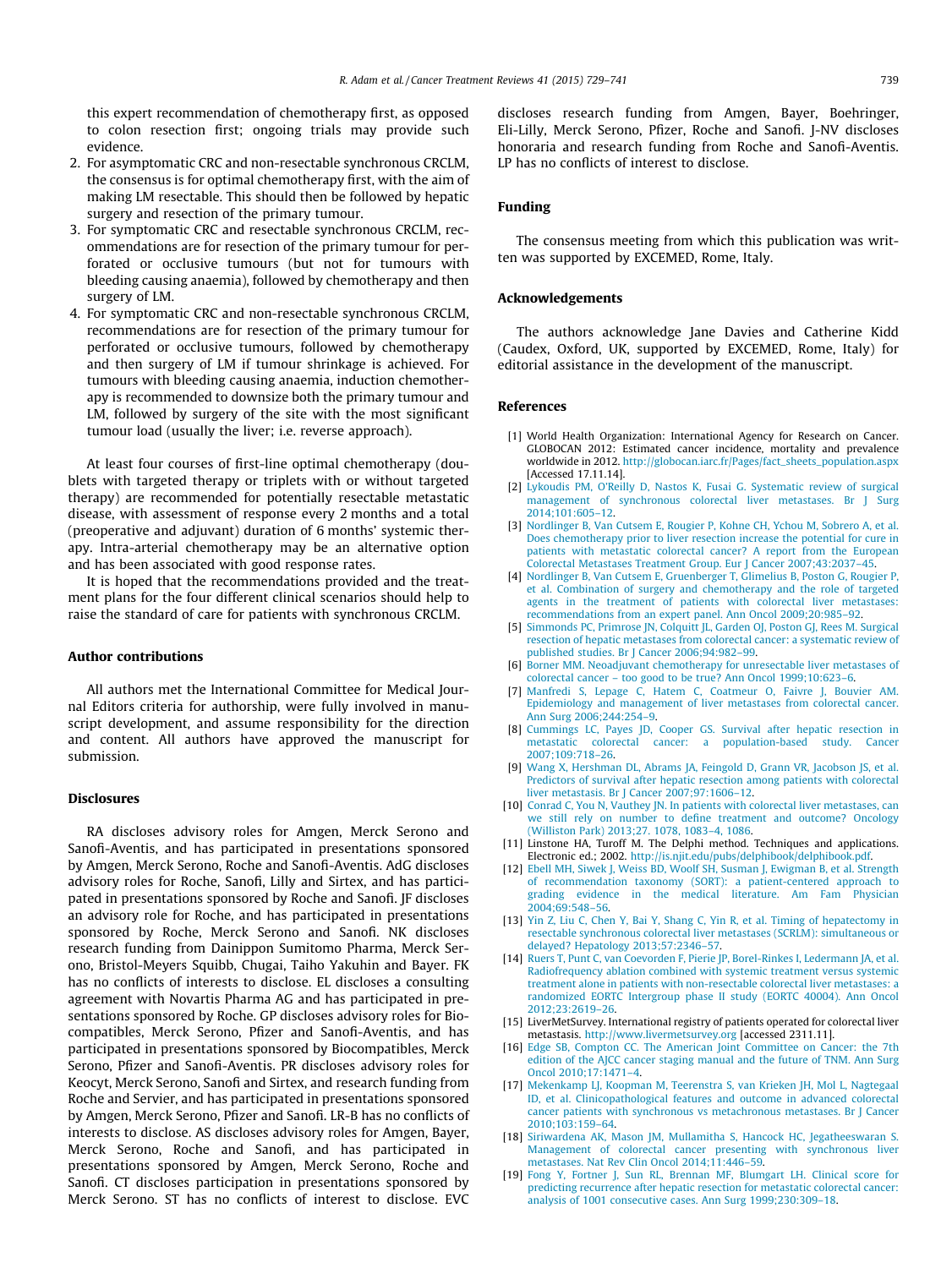- <span id="page-11-0"></span>[20] [Adam R, Frilling A, Elias D, Laurent C, Ramos E, Capussotti L, et al. Liver](https://refhub.elsevier.com/S0305-7372(15)00128-0/h0100) [resection of colorectal metastases in elderly patients. Br J Surg](https://refhub.elsevier.com/S0305-7372(15)00128-0/h0100) [2010;97:366–76.](https://refhub.elsevier.com/S0305-7372(15)00128-0/h0100)
- [21] [Scharitzer M, Ba-Ssalamah A, Ringl H, Kolblinger C, Grunberger T, Weber M,](https://refhub.elsevier.com/S0305-7372(15)00128-0/h0105) [et al. Preoperative evaluation of colorectal liver metastases: comparison](https://refhub.elsevier.com/S0305-7372(15)00128-0/h0105) [between gadoxetic acid-enhanced 3.0-T MRI and contrast-enhanced MDCT](https://refhub.elsevier.com/S0305-7372(15)00128-0/h0105) [with histopathological correlation. Eur Radiol 2013;23:2187–96](https://refhub.elsevier.com/S0305-7372(15)00128-0/h0105).
- [22] [Rojas Llimpe FL, Di Fabio F, Ercolani G, Giampalma E, Cappelli A, Serra C, et al.](https://refhub.elsevier.com/S0305-7372(15)00128-0/h0110) [Imaging in resectable colorectal liver metastasis patients with or without](https://refhub.elsevier.com/S0305-7372(15)00128-0/h0110) [preoperative chemotherapy: results of the PROMETEO-01 study. Br J Cancer](https://refhub.elsevier.com/S0305-7372(15)00128-0/h0110)  $2014.111.667 - 73$
- [23] [Motosugi U, Ichikawa T, Nakajima H, Sou H, Sano M, Sano K, et al. Imaging of](https://refhub.elsevier.com/S0305-7372(15)00128-0/h0115) [small hepatic metastases of colorectal carcinoma: how to use](https://refhub.elsevier.com/S0305-7372(15)00128-0/h0115) [superparamagnetic iron oxide-enhanced magnetic resonance imaging in](https://refhub.elsevier.com/S0305-7372(15)00128-0/h0115) [the multidetector-row computed tomography age? J Comput Assist Tomogr](https://refhub.elsevier.com/S0305-7372(15)00128-0/h0115) [2009;33:266–72.](https://refhub.elsevier.com/S0305-7372(15)00128-0/h0115)
- [24] [Soyer P, Poccard M, Boudiaf M, Abitbol M, Hamzi L, Panis Y, et al. Detection of](https://refhub.elsevier.com/S0305-7372(15)00128-0/h0120) [hypovascular hepatic metastases at triple-phase helical CT: sensitivity of](https://refhub.elsevier.com/S0305-7372(15)00128-0/h0120) [phases and comparison with surgical and histopathologic findings. Radiology](https://refhub.elsevier.com/S0305-7372(15)00128-0/h0120) [2004;231:413–20.](https://refhub.elsevier.com/S0305-7372(15)00128-0/h0120)
- [25] [Valls C, Andia E, Sanchez A, Guma A, Figueras J, Torras J, et al. Hepatic](https://refhub.elsevier.com/S0305-7372(15)00128-0/h0125) [metastases from colorectal cancer: preoperative detection and assessment of](https://refhub.elsevier.com/S0305-7372(15)00128-0/h0125) [resectability with helical CT. Radiology 2001;218:55–60](https://refhub.elsevier.com/S0305-7372(15)00128-0/h0125).
- [26] [Kulemann V, Schima W, Tamandl D, Kaczirek K, Gruenberger T, Wrba F, et al.](https://refhub.elsevier.com/S0305-7372(15)00128-0/h0130) [Preoperative detection of colorectal liver metastases in fatty liver: MDCT or](https://refhub.elsevier.com/S0305-7372(15)00128-0/h0130) [MRI? Eur J Radiol 2011;79:e1–6](https://refhub.elsevier.com/S0305-7372(15)00128-0/h0130).
- [27] [Moulton CA, Gu CS, Law CH, Tandan VR, Hart R, Quan D, et al. Effect of PET](https://refhub.elsevier.com/S0305-7372(15)00128-0/h0135) [before liver resection on surgical management for colorectal adenocarcinoma](https://refhub.elsevier.com/S0305-7372(15)00128-0/h0135) [metastases: a randomized clinical trial. JAMA 2014;311:1863–9](https://refhub.elsevier.com/S0305-7372(15)00128-0/h0135).
- [28] [Sahani DV, Bajwa MA, Andrabi Y, Bajpai S, Cusack JC. Current status of](https://refhub.elsevier.com/S0305-7372(15)00128-0/h0140) [imaging and emerging techniques to evaluate liver metastases from](https://refhub.elsevier.com/S0305-7372(15)00128-0/h0140) [colorectal carcinoma. Ann Surg 2014;259:861–72](https://refhub.elsevier.com/S0305-7372(15)00128-0/h0140).
- [29] [de Geus-Oei LF, Vriens D, van Laarhoven HW, van der Graaf WT, Oyen WJ.](https://refhub.elsevier.com/S0305-7372(15)00128-0/h0145) [Monitoring and predicting response to therapy with 18F-FDG PET in](https://refhub.elsevier.com/S0305-7372(15)00128-0/h0145) [colorectal cancer: a systematic review. J Nucl Med 2009;50\(Suppl.](https://refhub.elsevier.com/S0305-7372(15)00128-0/h0145) [1\):43S–54S.](https://refhub.elsevier.com/S0305-7372(15)00128-0/h0145)
- [30] [Ruzzenente A, Conci S, Iacono C, Valdegamberi A, Campagnaro T, Bertuzzo F,](https://refhub.elsevier.com/S0305-7372(15)00128-0/h0150) [et al. Usefulness of contrast-enhanced intraoperative ultrasonography \(CE-](https://refhub.elsevier.com/S0305-7372(15)00128-0/h0150)[IOUS\) in patients with colorectal liver metastases after preoperative](https://refhub.elsevier.com/S0305-7372(15)00128-0/h0150) [chemotherapy. J Gastrointest Surg 2013;17:281–7](https://refhub.elsevier.com/S0305-7372(15)00128-0/h0150).
- [31] [Eisenhauer EA, Therasse P, Bogaerts J, Schwartz LH, Sargent D, Ford R, et al.](https://refhub.elsevier.com/S0305-7372(15)00128-0/h0155) [New response evaluation criteria in solid tumours: revised RECIST guideline](https://refhub.elsevier.com/S0305-7372(15)00128-0/h0155) [\(version 1.1\). Eur J Cancer 2009;45:228–47](https://refhub.elsevier.com/S0305-7372(15)00128-0/h0155).
- [32] [Therasse P, Arbuck SG, Eisenhauer EA, Wanders J, Kaplan RS, Rubinstein L,](https://refhub.elsevier.com/S0305-7372(15)00128-0/h0160) [et al. New guidelines to evaluate the response to treatment in solid tumors.](https://refhub.elsevier.com/S0305-7372(15)00128-0/h0160) [European Organization for Research and Treatment of Cancer, National](https://refhub.elsevier.com/S0305-7372(15)00128-0/h0160) [Cancer Institute of the United States, National Cancer Institute of Canada. J](https://refhub.elsevier.com/S0305-7372(15)00128-0/h0160) [Natl Cancer Inst 2000;92:205–16.](https://refhub.elsevier.com/S0305-7372(15)00128-0/h0160)
- [33] [Boonsirikamchai P, Asran MA, Maru DM, Vauthey JN, Kaur H, Kopetz S, et al.](https://refhub.elsevier.com/S0305-7372(15)00128-0/h0165) [CT findings of response and recurrence, independent of change in tumor size,](https://refhub.elsevier.com/S0305-7372(15)00128-0/h0165) [in colorectal liver metastasis treated with bevacizumab. AJR Am J Roentgenol](https://refhub.elsevier.com/S0305-7372(15)00128-0/h0165) [2011;197:W1060–6](https://refhub.elsevier.com/S0305-7372(15)00128-0/h0165).
- [34] [Shindoh J, Loyer EM, Kopetz S, Boonsirikamchai P, Maru DM, Chun YS, et al.](https://refhub.elsevier.com/S0305-7372(15)00128-0/h0170) [Optimal morphologic response to preoperative chemotherapy: an alternate](https://refhub.elsevier.com/S0305-7372(15)00128-0/h0170) [outcome end point before resection of hepatic colorectal metastases. J Clin](https://refhub.elsevier.com/S0305-7372(15)00128-0/h0170) [Oncol 2012;30:4566–72](https://refhub.elsevier.com/S0305-7372(15)00128-0/h0170).
- [35] [Yoshita H, Hosokawa A, Ueda A, Ando T, Kajiura S, Kato H, et al. Predictive](https://refhub.elsevier.com/S0305-7372(15)00128-0/h0175) [value of optimal morphologic response to first-line chemotherapy in patients](https://refhub.elsevier.com/S0305-7372(15)00128-0/h0175) [with colorectal liver metastases. Digestion 2014;89:43–8.](https://refhub.elsevier.com/S0305-7372(15)00128-0/h0175)
- [36] [Garcia Vicente AM, Dominguez Ferreras E, Sanchez Perez V, Poblete Garcia](https://refhub.elsevier.com/S0305-7372(15)00128-0/h0180) [VM, Villa Guzman JC, Jimenez Aragon F, et al. Response assessment of](https://refhub.elsevier.com/S0305-7372(15)00128-0/h0180) [colorectal liver metastases with contrast enhanced CT/18F-FDG PET. Eur J](https://refhub.elsevier.com/S0305-7372(15)00128-0/h0180) [Radiol 2013;82:e255–61](https://refhub.elsevier.com/S0305-7372(15)00128-0/h0180).
- [37] [Lau LF, Williams DS, Lee ST, Scott AM, Christophi C, Muralidharan V.](https://refhub.elsevier.com/S0305-7372(15)00128-0/h0185) [Metabolic response to preoperative chemotherapy predicts prognosis for](https://refhub.elsevier.com/S0305-7372(15)00128-0/h0185) [patients undergoing surgical resection of colorectal cancer metastatic to the](https://refhub.elsevier.com/S0305-7372(15)00128-0/h0185) [liver. Ann Surg Oncol 2014;21:2420–8.](https://refhub.elsevier.com/S0305-7372(15)00128-0/h0185)
- [38] [Piessevaux H, Buyse M, Schlichting M, Van Cutsem E, Bokemeyer C, Heeger S,](https://refhub.elsevier.com/S0305-7372(15)00128-0/h0190) [et al. Use of early tumor shrinkage to predict long-term outcome in](https://refhub.elsevier.com/S0305-7372(15)00128-0/h0190) [metastatic colorectal cancer treated with cetuximab. J Clin Oncol](https://refhub.elsevier.com/S0305-7372(15)00128-0/h0190) [2013;31:3764–75.](https://refhub.elsevier.com/S0305-7372(15)00128-0/h0190)
- [39] [Suzuki C, Blomqvist L, Sundin A, Jacobsson H, Bystrom P, Berglund A, et al. The](https://refhub.elsevier.com/S0305-7372(15)00128-0/h0195) [initial change in tumor size predicts response and survival in patients with](https://refhub.elsevier.com/S0305-7372(15)00128-0/h0195) [metastatic colorectal cancer treated with combination chemotherapy. Ann](https://refhub.elsevier.com/S0305-7372(15)00128-0/h0195) [Oncol 2011;23:948–54](https://refhub.elsevier.com/S0305-7372(15)00128-0/h0195).
- [40] [Giessen C, Laubender RP, Fischer von Weikersthal L, Schalhorn A, Modest DP,](https://refhub.elsevier.com/S0305-7372(15)00128-0/h0200) [Stintzing S, et al. Early tumor shrinkage in metastatic colorectal cancer:](https://refhub.elsevier.com/S0305-7372(15)00128-0/h0200) [retrospective analysis from an irinotecan-based randomized first-line trial.](https://refhub.elsevier.com/S0305-7372(15)00128-0/h0200) [Cancer Sci 2013;104:718–24.](https://refhub.elsevier.com/S0305-7372(15)00128-0/h0200)
- [41] [Modest DP, Laubender RP, Stintzing S, Giessen C, Schulz C, Haas M, et al. Early](https://refhub.elsevier.com/S0305-7372(15)00128-0/h0205) [tumor shrinkage in patients with metastatic colorectal cancer receiving first](https://refhub.elsevier.com/S0305-7372(15)00128-0/h0205)[line treatment with cetuximab combined with either CAPIRI or CAPOX: an](https://refhub.elsevier.com/S0305-7372(15)00128-0/h0205) [analysis of the German AIO KRK 0104 trial. Acta Oncol 2013;52:956–62.](https://refhub.elsevier.com/S0305-7372(15)00128-0/h0205)
- [42] [Karagkounis G, Torbenson MS, Daniel HD, Azad NS, Diaz Jr LA, Donehower RC,](https://refhub.elsevier.com/S0305-7372(15)00128-0/h0210) [et al. Incidence and prognostic impact of KRAS and BRAF mutation in patients](https://refhub.elsevier.com/S0305-7372(15)00128-0/h0210)

[undergoing liver surgery for colorectal metastases. Cancer](https://refhub.elsevier.com/S0305-7372(15)00128-0/h0210) [2013;119:4137–44](https://refhub.elsevier.com/S0305-7372(15)00128-0/h0210).

- [43] [Stremitzer S, Stift J, Gruenberger B, Tamandl D, Aschacher T, Wolf B, et al.](https://refhub.elsevier.com/S0305-7372(15)00128-0/h0215) [KRAS status and outcome of liver resection after neoadjuvant chemotherapy](https://refhub.elsevier.com/S0305-7372(15)00128-0/h0215) [including bevacizumab. Br J Surg 2012;99:1575–82](https://refhub.elsevier.com/S0305-7372(15)00128-0/h0215).
- [44] [Vauthey JN, Zimmitti G, Kopetz SE, Shindoh J, Chen SS, Andreou A, et al. RAS](https://refhub.elsevier.com/S0305-7372(15)00128-0/h0220) [mutation status predicts survival and patterns of recurrence in patients](https://refhub.elsevier.com/S0305-7372(15)00128-0/h0220) [undergoing hepatectomy for colorectal liver metastases. Ann Surg](https://refhub.elsevier.com/S0305-7372(15)00128-0/h0220) [2013;258:619–26.](https://refhub.elsevier.com/S0305-7372(15)00128-0/h0220)
- [45] [Rubbia-Brandt L, Audard V, Sartoretti P, Roth AD, Brezault C, Le Charpentier](https://refhub.elsevier.com/S0305-7372(15)00128-0/h0225) [M, et al. Severe hepatic sinusoidal obstruction associated with oxaliplatin](https://refhub.elsevier.com/S0305-7372(15)00128-0/h0225)[based chemotherapy in patients with metastatic colorectal cancer. Ann Oncol](https://refhub.elsevier.com/S0305-7372(15)00128-0/h0225) [2004;15:460–6.](https://refhub.elsevier.com/S0305-7372(15)00128-0/h0225)
- [46] [Vauthey JN, Pawlik TM, Ribero D, Wu TT, Zorzi D, Hoff PM, et al.](https://refhub.elsevier.com/S0305-7372(15)00128-0/h0230) [Chemotherapy regimen predicts steatohepatitis and an increase in 90-day](https://refhub.elsevier.com/S0305-7372(15)00128-0/h0230) [mortality after surgery for hepatic colorectal metastases. J Clin Oncol](https://refhub.elsevier.com/S0305-7372(15)00128-0/h0230) [2006;24:2065–72.](https://refhub.elsevier.com/S0305-7372(15)00128-0/h0230)
- [47] [Blazer III DG, Kishi Y, Maru DM, Kopetz S, Chun YS, Overman MJ, et al.](https://refhub.elsevier.com/S0305-7372(15)00128-0/h0235) [Pathologic response to preoperative chemotherapy: a new outcome end point](https://refhub.elsevier.com/S0305-7372(15)00128-0/h0235) [after resection of hepatic colorectal metastases. J Clin Oncol](https://refhub.elsevier.com/S0305-7372(15)00128-0/h0235) [2008;26:5344–51.](https://refhub.elsevier.com/S0305-7372(15)00128-0/h0235)
- [48] [Ribero D, Wang H, Donadon M, Zorzi D, Thomas MB, Eng C, et al. Bevacizumab](https://refhub.elsevier.com/S0305-7372(15)00128-0/h0240) [improves pathologic response and protects against hepatic injury in patients](https://refhub.elsevier.com/S0305-7372(15)00128-0/h0240) [treated with oxaliplatin-based chemotherapy for colorectal liver metastases.](https://refhub.elsevier.com/S0305-7372(15)00128-0/h0240) [Cancer 2007;110:2761–7](https://refhub.elsevier.com/S0305-7372(15)00128-0/h0240).
- [49] [Rubbia-Brandt L, Giostra E, Brezault C, Roth AD, Andres A, Audard V, et al.](https://refhub.elsevier.com/S0305-7372(15)00128-0/h0245) [Importance of histological tumor response assessment in predicting the](https://refhub.elsevier.com/S0305-7372(15)00128-0/h0245) [outcome in patients with colorectal liver metastases treated with neo](https://refhub.elsevier.com/S0305-7372(15)00128-0/h0245)[adjuvant chemotherapy followed by liver surgery. Ann Oncol](https://refhub.elsevier.com/S0305-7372(15)00128-0/h0245) [2007;18:299–304.](https://refhub.elsevier.com/S0305-7372(15)00128-0/h0245)
- [50] [Maru DM, Kopetz S, Boonsirikamchai P, Agarwal A, Chun YS, Wang H, et al.](https://refhub.elsevier.com/S0305-7372(15)00128-0/h0250) [Tumor thickness at the tumor-normal interface: a novel pathologic indicator](https://refhub.elsevier.com/S0305-7372(15)00128-0/h0250) [of chemotherapy response in hepatic colorectal metastases. Am J Surg Pathol](https://refhub.elsevier.com/S0305-7372(15)00128-0/h0250) [2010;34:1287–94.](https://refhub.elsevier.com/S0305-7372(15)00128-0/h0250)
- [51] [Sebagh M, Allard MA, Cunha AS, Ruiz A, Araujo R, Lemoine A, et al. A proposed](https://refhub.elsevier.com/S0305-7372(15)00128-0/h0255) [new method for assessing the pathological response to chemotherapy in](https://refhub.elsevier.com/S0305-7372(15)00128-0/h0255) [resected colorectal liver metastases. Br J Cancer 2014;111:470–6](https://refhub.elsevier.com/S0305-7372(15)00128-0/h0255).
- [52] [Hamady ZZ, Lodge JP, Welsh FK, Toogood GJ, White A, John T, et al. One](https://refhub.elsevier.com/S0305-7372(15)00128-0/h0260)[millimeter cancer-free margin is curative for colorectal liver metastases: a](https://refhub.elsevier.com/S0305-7372(15)00128-0/h0260) [propensity score case-match approach. Ann Surg 2014;259:543–8.](https://refhub.elsevier.com/S0305-7372(15)00128-0/h0260)
- [53] [Wakai T, Shirai Y, Sakata J, Kameyama H, Nogami H, Iiai T, et al. Histologic](https://refhub.elsevier.com/S0305-7372(15)00128-0/h0265) [evaluation of intrahepatic micrometastases in patients treated with or](https://refhub.elsevier.com/S0305-7372(15)00128-0/h0265) [without neoadjuvant chemotherapy for colorectal carcinoma liver](https://refhub.elsevier.com/S0305-7372(15)00128-0/h0265) [metastasis. Int J Clin Exp Pathol 2012;5:308–14.](https://refhub.elsevier.com/S0305-7372(15)00128-0/h0265)
- [54] [Yokoyama N, Shirai Y, Ajioka Y, Nagakura S, Suda T, Hatakeyama K.](https://refhub.elsevier.com/S0305-7372(15)00128-0/h0270) [Immunohistochemically detected hepatic micrometastases predict a high](https://refhub.elsevier.com/S0305-7372(15)00128-0/h0270) [risk of intrahepatic recurrence after resection of colorectal carcinoma liver](https://refhub.elsevier.com/S0305-7372(15)00128-0/h0270) [metastases. Cancer 2002;94:1642–7.](https://refhub.elsevier.com/S0305-7372(15)00128-0/h0270)
- [55] [Holdhoff M, Schmidt K, Diehl F, Aggrawal N, Angenendt P, Romans K, et al.](https://refhub.elsevier.com/S0305-7372(15)00128-0/h0275) [Detection of tumor DNA at the margins of colorectal cancer liver metastasis.](https://refhub.elsevier.com/S0305-7372(15)00128-0/h0275) [Clin Cancer Res 2011;17:3551–7.](https://refhub.elsevier.com/S0305-7372(15)00128-0/h0275)
- [56] [Kokudo N, Miki Y, Sugai S, Yanagisawa A, Kato Y, Sakamoto Y, et al. Genetic](https://refhub.elsevier.com/S0305-7372(15)00128-0/h0280) [and histological assessment of surgical margins in resected liver metastases](https://refhub.elsevier.com/S0305-7372(15)00128-0/h0280) [from colorectal carcinoma: minimum surgical margins for successful](https://refhub.elsevier.com/S0305-7372(15)00128-0/h0280) [resection. Arch Surg 2002;137:833–40.](https://refhub.elsevier.com/S0305-7372(15)00128-0/h0280)
- [57] [Wakai T, Shirai Y, Sakata J, Valera VA, Korita PV, Akazawa K, et al. Appraisal of](https://refhub.elsevier.com/S0305-7372(15)00128-0/h0285) [1 cm hepatectomy margins for intrahepatic micrometastases in patients with](https://refhub.elsevier.com/S0305-7372(15)00128-0/h0285) [colorectal carcinoma liver metastasis. Ann Surg Oncol 2008;15:2472–81.](https://refhub.elsevier.com/S0305-7372(15)00128-0/h0285)
- [58] [Vigano L, Capussotti L, De Rosa G, De Saussure WO, Mentha G, Rubbia-Brandt](https://refhub.elsevier.com/S0305-7372(15)00128-0/h0290) [L. Liver resection for colorectal metastases after chemotherapy: impact of](https://refhub.elsevier.com/S0305-7372(15)00128-0/h0290) [chemotherapy-related liver injuries, pathological tumor response, and](https://refhub.elsevier.com/S0305-7372(15)00128-0/h0290) [micrometastases on long-term survival. Ann Surg 2013;258:731–40.](https://refhub.elsevier.com/S0305-7372(15)00128-0/h0290)
- [59] [Andreou A, Kopetz S, Maru DM, Chen SS, Zimmitti G, Brouquet A, et al.](https://refhub.elsevier.com/S0305-7372(15)00128-0/h0295) [Adjuvant chemotherapy with FOLFOX for primary colorectal cancer is](https://refhub.elsevier.com/S0305-7372(15)00128-0/h0295) [associated with increased somatic gene mutations and inferior survival in](https://refhub.elsevier.com/S0305-7372(15)00128-0/h0295) [patients undergoing hepatectomy for metachronous liver metastases. Ann](https://refhub.elsevier.com/S0305-7372(15)00128-0/h0295) [Surg 2012;256:642–50](https://refhub.elsevier.com/S0305-7372(15)00128-0/h0295).
- [60] [Araujo R, Gonen M, Allen P, Blumgart L, DeMatteo R, Fong Y, et al. Comparison](https://refhub.elsevier.com/S0305-7372(15)00128-0/h0300) [between perioperative and postoperative chemotherapy after potentially](https://refhub.elsevier.com/S0305-7372(15)00128-0/h0300) [curative hepatic resection for metastatic colorectal cancer. Ann Surg Oncol](https://refhub.elsevier.com/S0305-7372(15)00128-0/h0300) [2013;20:4312–21.](https://refhub.elsevier.com/S0305-7372(15)00128-0/h0300)
- [61] [Lehmann K, Rickenbacher A, Weber A, Pestalozzi BC, Clavien PA.](https://refhub.elsevier.com/S0305-7372(15)00128-0/h0305) [Chemotherapy before liver resection of colorectal metastases: friend or foe?](https://refhub.elsevier.com/S0305-7372(15)00128-0/h0305) [Ann Surg 2012;255:237–47.](https://refhub.elsevier.com/S0305-7372(15)00128-0/h0305)
- [62] [Sorbye H, Mauer M, Gruenberger T, Glimelius B, Poston GJ, Schlag PM, et al.](https://refhub.elsevier.com/S0305-7372(15)00128-0/h0310) [Predictive factors for the benefit of perioperative FOLFOX for resectable liver](https://refhub.elsevier.com/S0305-7372(15)00128-0/h0310) [metastasis in colorectal cancer patients \(EORTC Intergroup Trial 40983\). Ann](https://refhub.elsevier.com/S0305-7372(15)00128-0/h0310) [Surg 2012;255:534–9.](https://refhub.elsevier.com/S0305-7372(15)00128-0/h0310)
- [63] [Loupakis F, Cremolini C, Masi G, Lonardi S, Zagonel V, Salvatore L, et al. Initial](https://refhub.elsevier.com/S0305-7372(15)00128-0/h0315) [therapy with FOLFOXIRI and bevacizumab for metastatic colorectal cancer. N](https://refhub.elsevier.com/S0305-7372(15)00128-0/h0315) [Engl J Med 2014;371:1609–18](https://refhub.elsevier.com/S0305-7372(15)00128-0/h0315).
- [64] [Heinemann V, von Weikersthal LF, Decker T, Kiani A, Vehling-Kaiser U, Al-](https://refhub.elsevier.com/S0305-7372(15)00128-0/h0320)[Batran SE, et al. FOLFIRI plus cetuximab versus FOLFIRI plus bevacizumab as](https://refhub.elsevier.com/S0305-7372(15)00128-0/h0320) [first-line treatment for patients with metastatic colorectal cancer \(FIRE-3\): a](https://refhub.elsevier.com/S0305-7372(15)00128-0/h0320) [randomised, open-label, phase 3 trial. Lancet Oncol 2014;15:1065–75](https://refhub.elsevier.com/S0305-7372(15)00128-0/h0320).